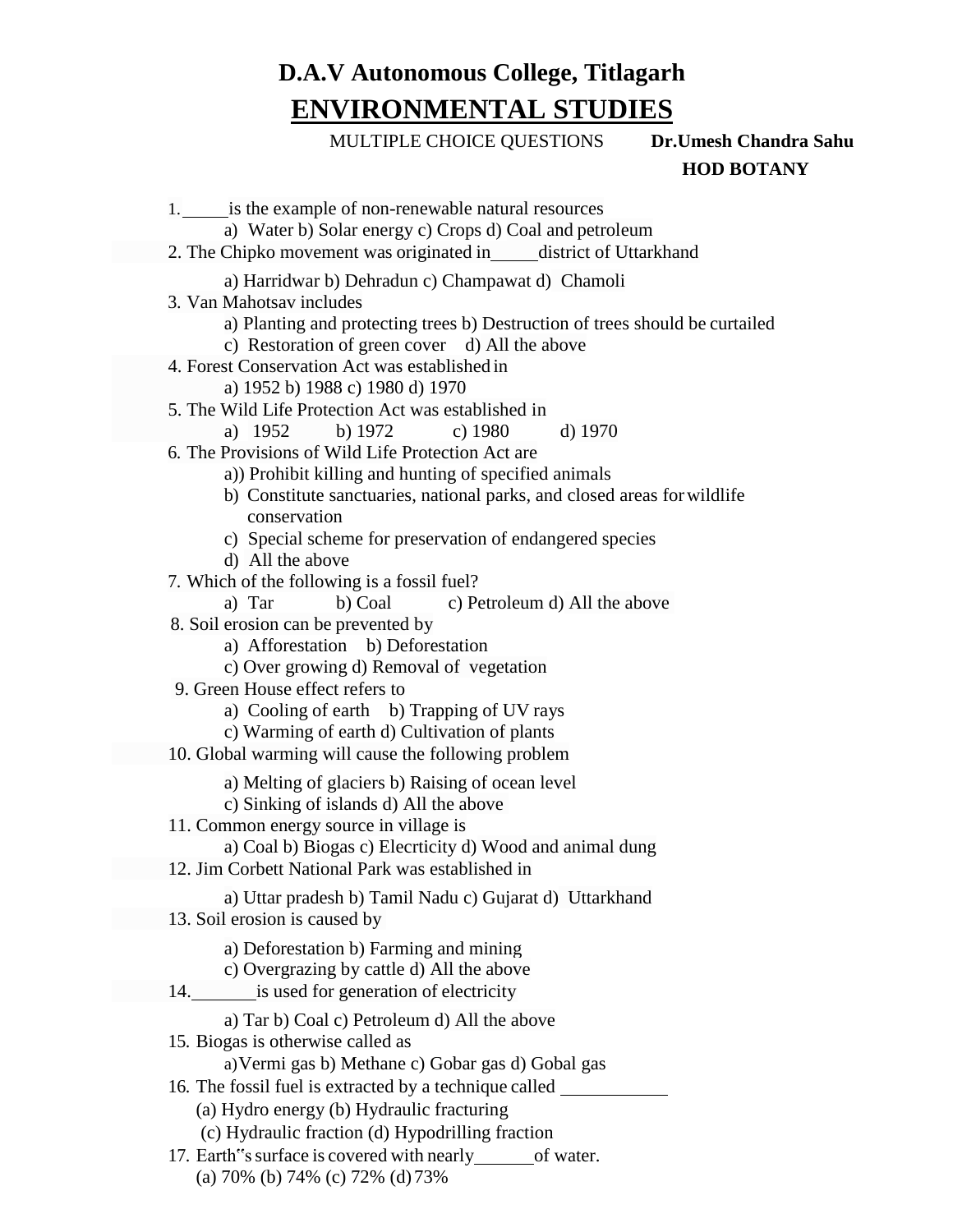- 18. Hydropower plants converts the kinetic energy of flowing water into (a) Mechanical energy (b) Tidal energy (c) Wind energy (d) Electricity
- 19. The main purpose of rainwater harvesting is recharge the (a) Gardens (b) Wells (c) Cannels (d) Groundwater table
- 20. Disposal of any kind of electrical and electronic waste is called (a) Waste (b) Domestic waste (c) Vegetable waste (d) e-waste
- 21. Removal of microorganisms from the sewage water is by (a) Aeration (b) Pre-screening (c) Disinfection (d) Sludge removal
- 22. Process of burning of non-biodegradable solid waste is called (a) Composting (b) Incinerations (c) Segregation (d) Sanitary land filling
- 23. Deforestation is caused by
	- a) Over population and shifting of cultivation
	- b) The increase in demand for fuel is another reason
	- c) Over grazing and forest fire
	- d) (d) All the above
- 24. is an elixir of life
	- a) Air (b) Water (c) food (d) All the above
- 25. Deforestation generally decreases
	- a) Rain fall (b) Drought (c) Global warming (d) Soil erosion
- 26. The volume of water on the earth is
	- a) 1.4 billion cu km (b) 1.5 billion cu km (c) 1.8 billion cu km (d) 2 billion cu km
- 27. 6 % % % % % % 6 carth of surface is filled with water
	- a) 67% (b) 77% (c) 87% (d) 97%
- 28. % of water is needed by man a) 1% (b) 2% (c) 3% (d) 4%
- 29. Botanical Survey of India is located in a) Gujarat (b) Delhi (c) Calcutta (d) Tamil Nadu
- 30. The Botanical Survey of India (BSI) was established in the year a) 1870 (b) 1880 (c) 1890 (d) 1990
- 31. We % of water is present in the plant and animal body a) 40-55% (b) 55-65% (c) 60-65% (d) 65-75%
- 32. Of the total rain falls % of rain falls on the sea a) 57% (b) 67% (c) 77% (d) 87%
- 33. of water vapour rises from sea surface
	- a) 54% (b) 64% (c) 74% (d) 84%
- 34. The most important natural resources, which shapes the earth"s surface and regulate our climate
	- a) Forest resources (b) Food resources (c) Land resources (d) Water resources
- 35. % water is used for agriculture in India a) 63% (b) 73% (c) 83% (d) 93%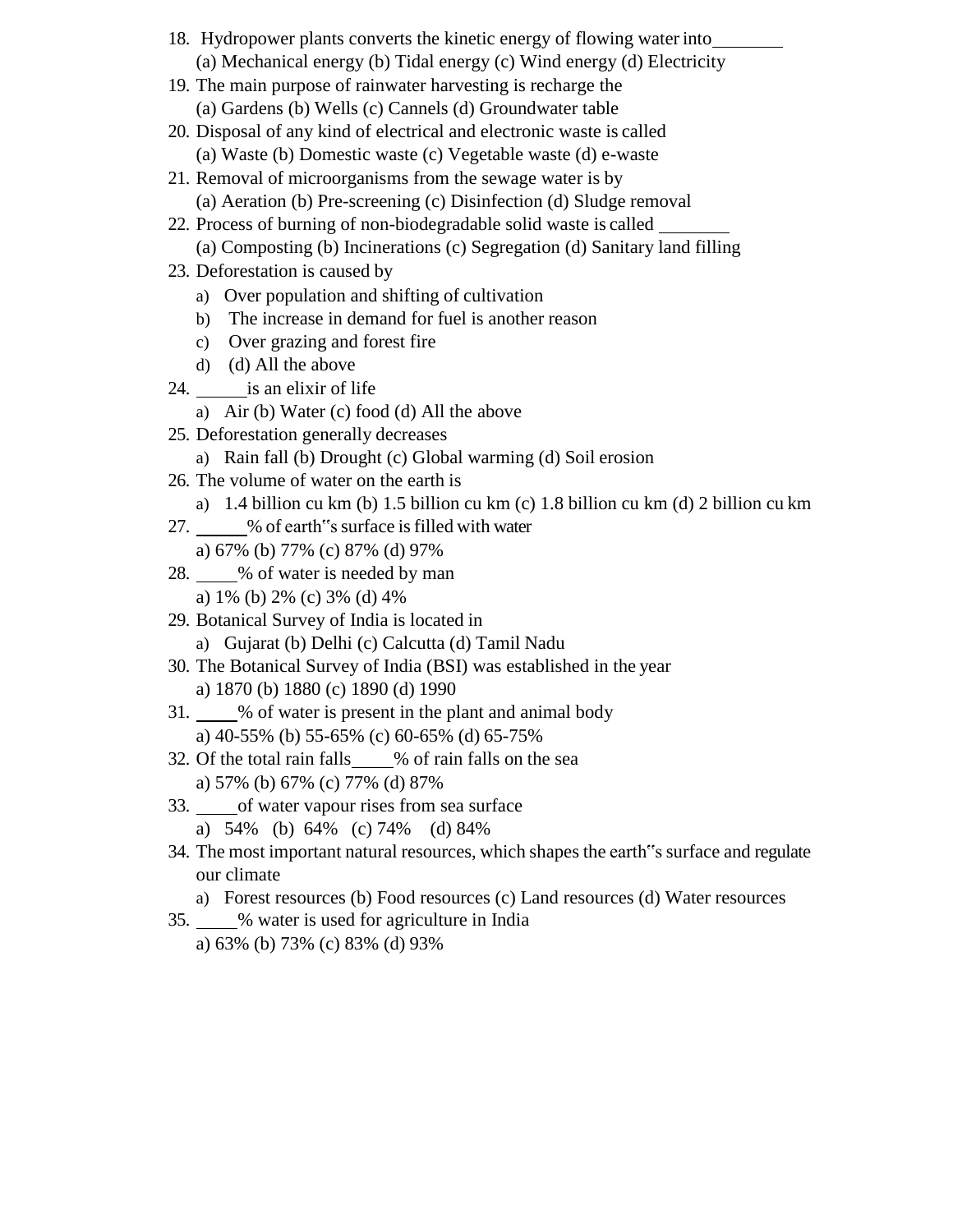- 36. Which is the first state in India to make roof top Rain Water HarvestingStructure compulsory to all the across the state is
	- a) Tamil Nadu
	- b) Karnataka
	- c) Kerala
	- d) None of these
- 37. Rain water is referred as
	- a) Underground water
	- b) Potable water
	- c) River water
	- d) None of the above
- 38. World Water Day is celebrated on
	- (a) March 12 (b) March 22 (c) March 25 (d) March 30
- 39.Water scarcity is mainly caused due to
	- a) Over population (b) Low rainfall (c) Over-exploitation (d) Unequal access
- 40.Water is renewable natural resource because
	- a) It can be reused again
	- b) It is being recycled by human being
	- (c) It is being renewed through reduction
	- (d) It is renewed and recharged through hydrological cycle
- 41. Flood is caused mainly due to
	- (a) Deforestation and Overgrazing by animals
	- b) Mining and Rapid industrialization c) Global warming d) All the above
- 42. Drought occurs when rainfall is less than
	- a) 25-35% of rain fall (b) 25-50% of rain fall
	- (c) 35-45% of rain fall (d) 35-50% of rain fall
- 43. Famine occurs when rain fall is below
	- (a) Below30% (b) Below 40% (c) Below 50% (d) Below 60%
- 44. Name the tree which is used to lower the water table due to excessive transpiration a) Coconut trees (b) Mango trees (c) Eucalyptus trees (d) All the above
- 45. are the pride of India
	- a) River (b) Ocean (c) Dams (d) Ponds
- 46. The major problem is caused by upstream
	- a) Tribal people get displaced from their native homes
	- b) The flora and fauna get depleted
	- c) Breeding of vectors and spread of diseases take place
	- d) All the above
- 47. Dam is situated in region of high seismicity
	- a) Sardar sarovar dam b) Nagarjuna sagar dam
	- c) Bhakra Nangal Dam (d) Tehri dam
- 48. Which dam is the largest dam in India
	- a) Tehri b) Bhakra Nangal c) Sardar sarovar dam d) Nagarjuna Sagar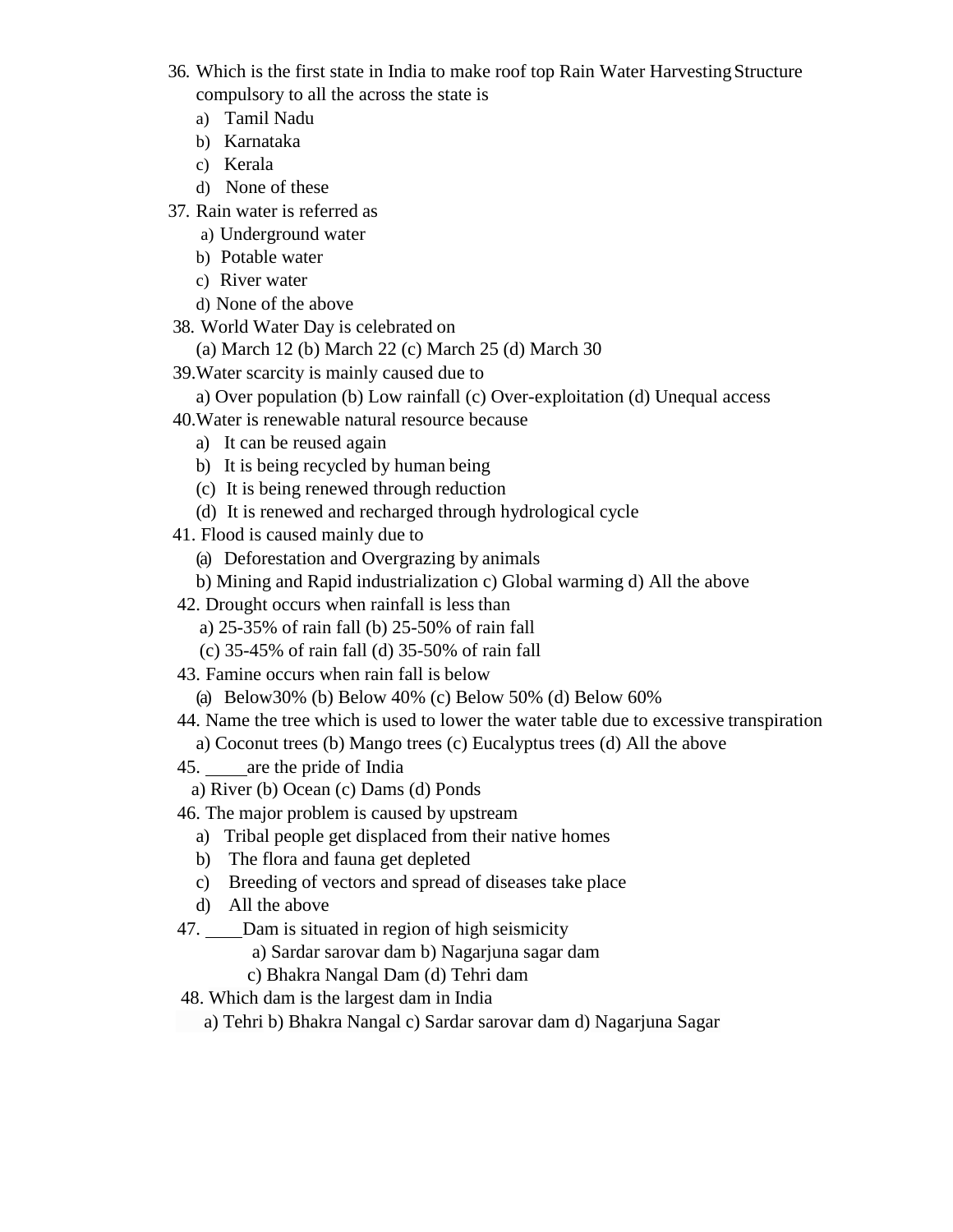49. Which natural factor cause drought

a) Over cultivation b) Rain failure c) Over grazing d) None of the above

- 50. Desertification of Cauvery is caused by
	- a) Deforestation b) Urbanization
	- c) Raising agriculture and industry d) All the above
- 51. The forest which occur in low rainfall
	- a)Evergreen forest b) Coniferous forest c) Deciduous forest d) all the above
- 52. The forest which occur in high rainfall
	- a) Evergreen forest b) Coniferous forest c) Temperate forest d) Tundra forest
- 53. First national park in India
	- a) Bandipur National park b) Gir National park
	- c) Sunderbans National park d) Jim Corpet National park
- 54. kilometer above the earth surface is atmosphere
	- a) 500 km b) 1000 km c) 1500 km d) 2000 km
- 55. Biosphere exists on earth between meter below the sea level meter above the sea level
	- a) 5000 m and 6000 m b) 10000 m and 5000 m
	- b) c) 10000 m and 6000m d) 6000 m and 5000 m
- 56. Living thing in an environment is known as
	- a) Abiotic elements b) Biotic elements
	- b) Animals and microorganism d) Plants
- 57. People deriving pleasure on seeing which factors
	- a) Physical factors b) Social factors c) Economic factors d) Aesthetic factors
- 58. Which of the following is not an air pollutant
	- a) Smoke b)Carbon Dioxide c) Nitrogen Gas d) Sulphur Dioxide
- 59. Which part of plant evaporates water
	- a) Stomata b) Fruit c) Branch d) Root
- 60. Nuclear family refersto
	- a) Any family born after 1950
	- b) Family includes parents and their children
	- c) Entire family including children, their parents and grandparents
	- d) Only husband and wife
- 61. In which year, U.N. Conference on human environment was held at Stockholm a) 1962 b) 1972 c) 1982 d) 1992
- 62. The people should become aware of the dangers of
	- a) Population explosion b) Deforestation and ozone layer depletion
	- b) Industrialization and global warming d) Al the above
- 63. Environmental education is a deliberate effort to accomplish the noble task of
	- a) Conserving the environment b) Safeguarding the environment
	- b) Awareness among people on natural resources d) All the above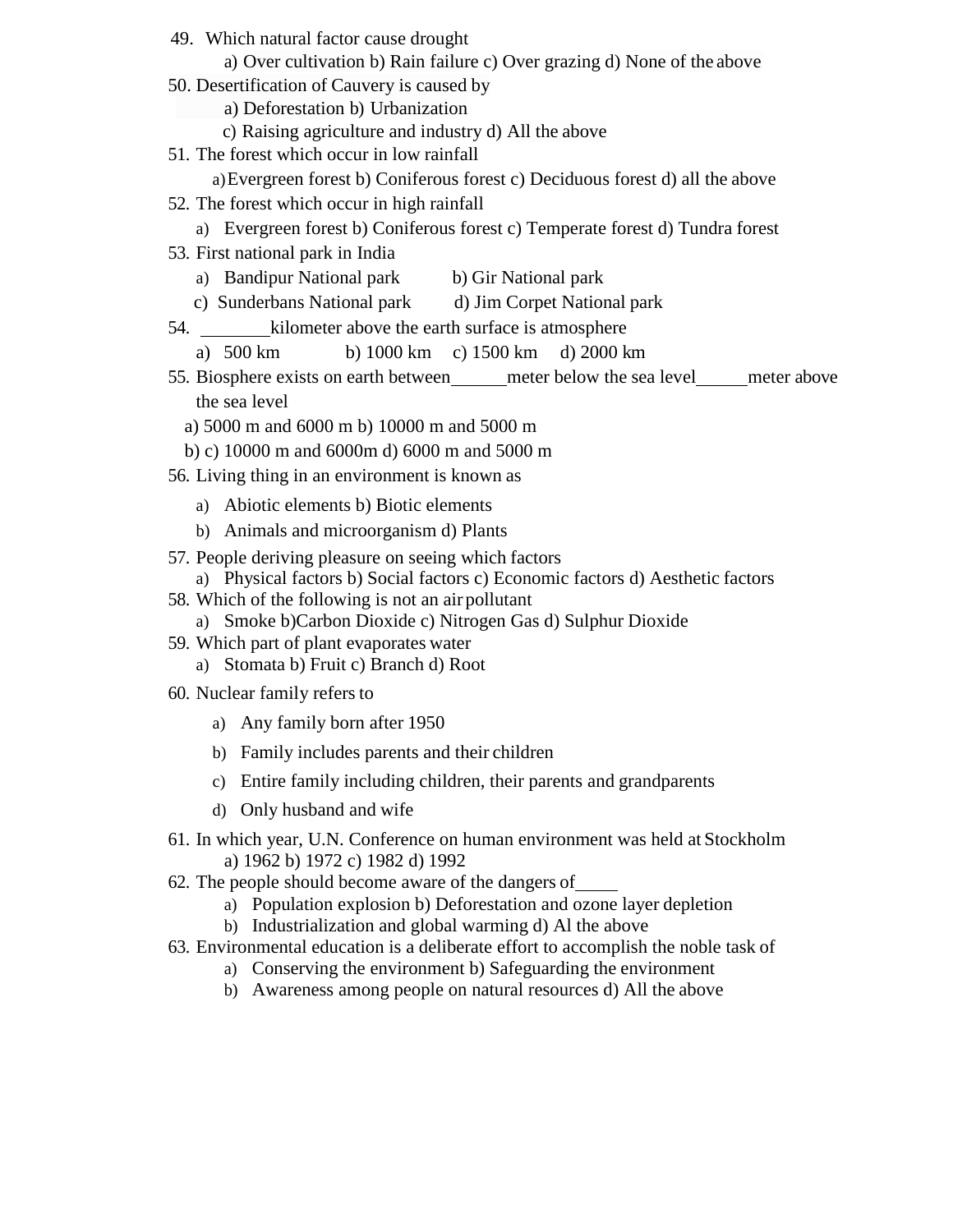- 64. Man-made Environment includes
	- a) Human groups b) Material infrastructure
	- b) c) Institutional systems d) All the above
- 65. Environmental studies provides knowledge on
	- a) Richness and conservation of biodiversity b) Relationship of ecosystems
	- b) Understand about environmental pollution and control d) All the above
- 66. Life originated on the surface of the earth million years ago
	- a) 1500 b) 2500 c) 3500 d) 4500
- 67. Which gas is mainly responsible for global warming
	- a) CO2 b) SO2 c) N2 d) CH4
- 68. The gas which destroys chlorophyll in plant leaves is
	- a) SO3 b) CO2 c) SO2 d) H2S
- 69. Which of the following three R,s regarded as environment friendly
	- a) Reduce, Rebuild, Restrict b) Reduce, Reuse, Recycle
	- b) Read. Register, Recall d) Random, Reduce, Recall
- 70. What is Biodiversity
	- a) Many populations of one species in one forest
	- b) Many types of flora and fauna in one forest
	- c) Many types of flora and fauna in many forest
	- d) All the above are true
- 71. Environment includes
	- a) Abiotic factors b) Biotic factors c) Nitrogen and Oxygen
	- d) Abiotic and Biotic components
- 72. The amount of CO2 in the air that we exhale is about a) 4% b) 8% c) 12% d) 16%
- 73. What does ozone layer absorb
	- a) Gamma rays b) X-Rays c) Ultraviolet rays d) Infrared rays
- 74. The term green revolution was coined by
- a) M.S.Swaminathan b) Chares Elton c) William Gaud d) E.Odum
- 75. Biotic resources includes
	- a) Plants and animals b) Human population c) Coal and Oil d) All the above
- 76. % of the world area consists of forest land
	- a) 25% b) 30% c) 31% d) 33%
- 77. Tropical rain forest are found between north latitude and south latitude a) 30° and 35° b) 30° and 30° c) 55° and 65° d) 30° and 45°
- 78. Why should we conserve forest and wild life
	- a) To protect biodiversity b) To maintain balance
	- c) To continue food chain d) All the above
- 79. Water harvesting is a method which
	- a) Increase ground water level b) Not practiced in modern days
	- c) Has no relation with ground water d) Decrease ground water level
- 80. A non renewable source of energy is
	- a) Wile life b) Fossil fuels c) Water d) Forest
- 81 . A renewable exhaustible natural resource is
	- a) Forest b) Coal c) Petroleum d) Minerals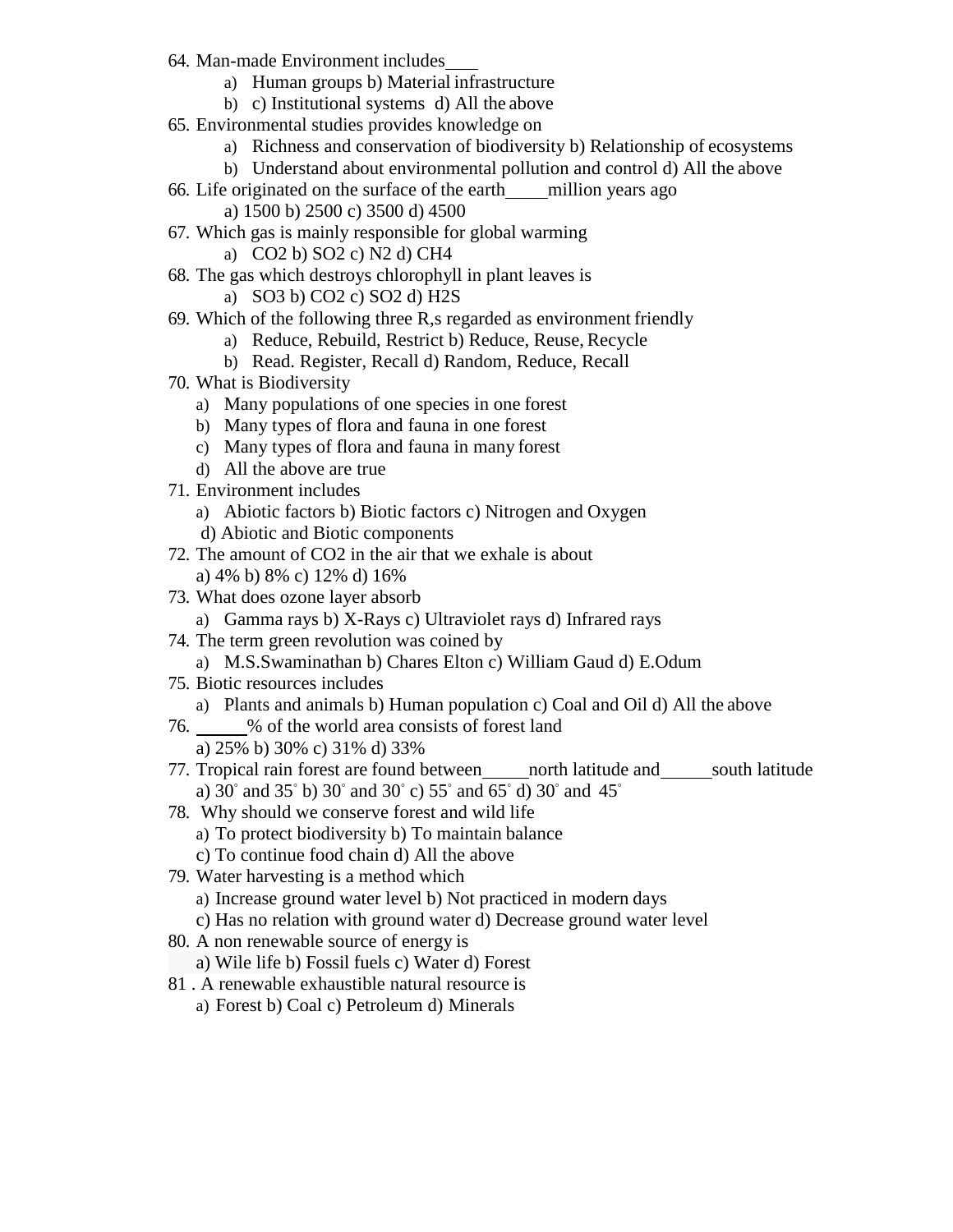a) Forest resources b) Water resources c) Food resources d) Land resources a) Rain fall a) Air b) Food c) Forest d) Water a) Deforestation b) Grazing 2 c) Landslides d) All the above a) 49 barrels of oil b) 59 barrels of oil c) 69 barrels of oil d) 79 barrels of oil 100. One Giga joules equal to a) 1973 97. The U.N.Council declared year is the international year of fresh water Food 33% b) c) 35% d) 40% 82. An inexhaustible and renewable source of energy is a) Wood b) Natural gas c) Fossil fuel d) Hydropower 83. Biogas is which type of natural resources a) Renewable b) Inexhaustible c) Non-conventional d) Both a) andc) 84. A species restricted to a given area is a) Endemic species b) Allopatric species c) Sympatric species d) Sibling species 85.IUCN Stands for a) International Union for Conservation of Nature b) International Union for Conservation of Nature and Natural Resources c) International Union Council for Nature d) International Union council for Conservation of Nature and Natural Resources 86. Uses of forest includes a) Productive function b) Protective function c) Regulative function d) All the above 87. One acre of forest absorb tons of CO<sub>2</sub> a) 2 tons b) 4 tons c) 6 tons d) 8 tons 88. tons of released by one acre of forest a) 4 tons b) 8 tons c) 12 tons d) 16 tons 89. is very essential for a healthy environment a)  $CO<sub>2</sub>$  b)  $O<sub>2</sub>$  c)  $H<sub>2</sub>O$  d) All the above 90. Regulation of environmental equilibrium is successfully achieved by a) Forest resources b) Water resources c) Food resources d) Land resources 91. The peace, prosperity and happiness to mankind which is given by 92. Minimum area of forest required to maintain good ecological balance is  $\frac{1}{8}$ 93. Deforestation leads to reduction of b) soil erosion c) Ground water depletion d) All the above 94**.** World forestry day celebrated on b) April 21 c) May 21 d) June 21 95. Because of presence of our planet is named as living planet 96. is very essential for all the sustenance of all the living organisms b) c) Forest d) Air b) 1983 2 c) 1993 d) 2003 98. Soil erosion is caused by 99. plants which have no soil-binding capacity start growing a) Parthenium b) Lantana c) Xanthium d) All the above 101. An average person consumes about Giga joules per year a) 300 Giga joules b) 400 Giga joules c) 500 Giga joules d) 600 Giga joules a) 30% a) March 21 a) Water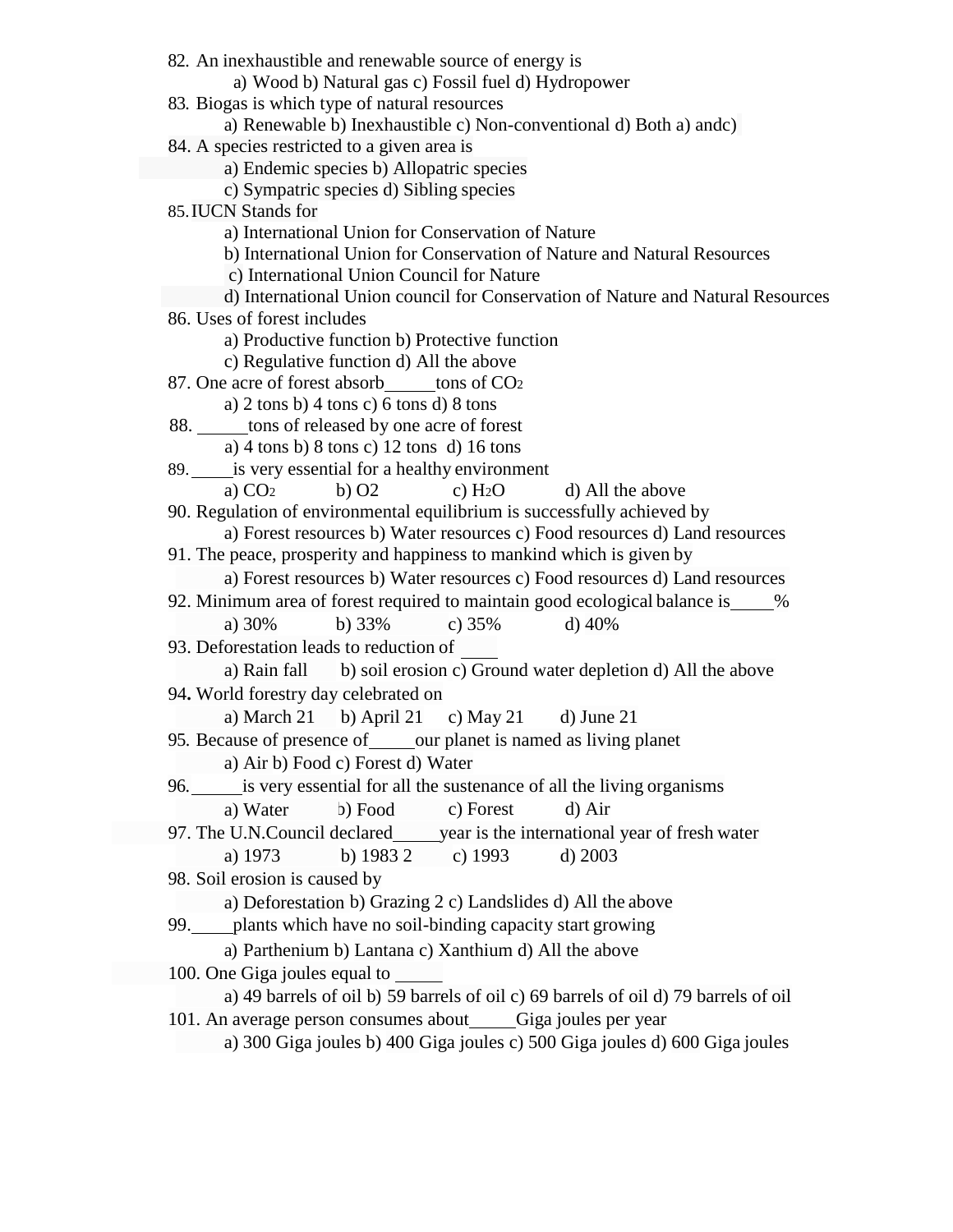a) Cattle dung b) Wood c) Agriculture wastes d) All the above a) Sorghum, b) Sugarcane c) Cactus d) Jatropha curcas and oil palms a) Methane b) Propane c) Ethane d) Butane a) Biomass energy b) Nuclear energy c) Biofuels d) Biogas a) Utpary b) Earnest Haeckel c) Sir Arthur Tansley d) Sukachev 102. In the underdeveloped countries million people die every year due to food Scarcity a) 20 million b) 30 million c) 40 million d) 50 milliom 103. is the second generation of pesticides which enter into the food chain a) Malathion b) Boric Acid c) Diazinon d) DDT 104. Which of the following non-renewable energy sources is the lifeline of global a) Coal b) Biogas c) Nuclear energy d) Petroleum 105. The most abundantly available fossil fuel in India is a) Coal b) Natural Gas c) Petroleum d) Oil 106. Gas is used in automobiles to reduce air pollution a) Liquid Petroleum Gas b) Compressed Natural Gas c) Synthetic Gas d) All the above 107. Biomass energy is derived from 108. plants are rich in hydrocarbons which are used in diesel engiene 109.Biogas is a mixture of a) Methane and CO2 b) Methane, CO2 and H2 c) Methane, CO2, H2 and H2S d) None of the above 110. An aerobic degradation of animal wastes which produces biogas known as 111. is pollution free and cheap source of energy 112. fuels is the future fuel for mankind a) Biofuels b) Hydrogen fuels c) Biogas d) Biomass energy 113.When hydrogen combines with oxygen produces about kilo-joules per mol of energy a) 284 Kilo-joules b) 384 Kilo-joules c) 484 Kilo-joules d) 584 Kilo-joules 114. LED stands for a) Light Emitting Device b) Light Emitting Diode c) Light Encryption Device d) Light Event Detector 115.The term ecosystem was first introduced by 116. The word ecology coined by a) Sir Arthur Tansley b) Earnest Haeckel c) Utpary d) Sukachev 117. In an ecosystem, the energy flow is always a) Always unidirectional b) Always bidirectional b) In any direction d) Always down directional 118. The upper part of an aquatic ecosystem contains a) Benthos b) Plankton c) Nekton d)both (1) and (2) 119. The region of earth, where life exists is known as a) Hydrosphere b) Biosphere c) Lithosphere d) Atmosphere Economy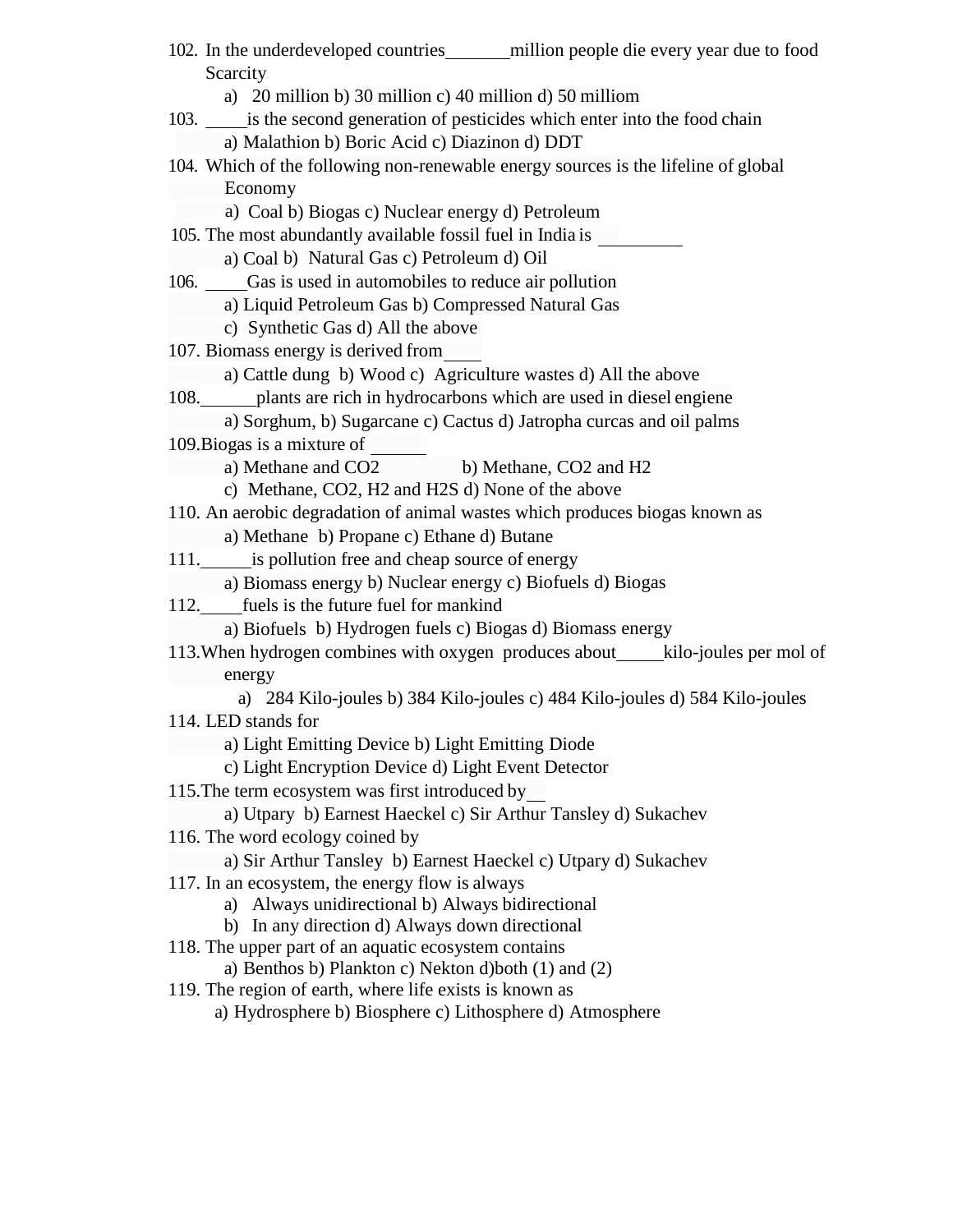120. In the biosphere energy is received from a) The Sun b) The interior of the earth c) Both A) and B) d) Work 121. Ecosystem is smallest unit of a) Biosphere b) Lithosphere c) Ionosphere d) Mesosphere 122. Ecology deals with the study of a) Environment b) Living and non living substances c) Living beings d) All the above 123.The pyramid of energy in an ecosystem a) Always upright b) Always inverted c) May be upright or inverted d) None of the above 124.Organic components includes a) Carbohydrates b) Proteins c) Fats d) All the above 125. Which is called as autotrophs a) Green plants b) Animals c) Birds d) All the above 126.Photosysnthesis is a process by which plants prepare their own food by using \_ a) CO2 b) H2O c) Light and chlorophyll d) All the above 127.During photosysnthesis green plants producing their own food in the form of a) Glucose b) Fructose c) Maltose d) All the above 128. Example of Primary consumers a) Rabbit b) Frog c) Snake d) All the above 129.Secondary consumers deriving their energy from a) Producers b) Herbivores c) Tertiary consumers d) From the all 130. Examples of Omnivores a) Elephant and Camel b) Frog and small bird c) Fox and Lion d) Man and Rat 131. perform an invaluable service in the ecosystem by decomposing the organic matter and make it available for reuse a) Omnivores b) Detrivores c) Decomposers d) All the above 132.Examples of detrivores a) Bacteria and fungi b) Snake and Big fish c) Rat and Birds d) Beetles, Ants and Earthworms 133. The major functional attributes of the ecosystems includes a) Energy flow b) Tropic structure c) Nutrient cycle and productivity d) All the above 134.The sequence of eating and being eaten in an ecosystem is known as a) Food web b) Food chain c) Tropic structure d) All the above 135. The following is the correct food chain of an aquatic ecosystem a) Phytoplankton  $\rightarrow$  Zooplankton  $\rightarrow$  Fish  $\rightarrow$  Bird  $\rightarrow$  Vulture b) Phytoplankton→ Fish→ Zooplankton → Bird→ Vulture c) Zooplankton $\rightarrow$  Phytoplankton $\rightarrow$  Vulture $\rightarrow$  Fish  $\rightarrow$  Bird d) Fish→ Zooplankton→ Phytoplankton→ Bird →Vulture 136. The following is the correct food chain of grassland ecosystem a) Grass  $\rightarrow$  Grasshopper  $\rightarrow$  Frog  $\rightarrow$  Snake  $\rightarrow$  Hawk b) Grass  $\rightarrow$  Grasshopper  $\rightarrow$  Frog  $\rightarrow$  Hawk  $\rightarrow$  Snake c) Grass  $\rightarrow$  Frog  $\rightarrow$  Grasshopper $\rightarrow$  Snake  $\rightarrow$  Hawk d) Grass  $\rightarrow$  Grasshopper  $\rightarrow$  Snake  $\rightarrow$  Frog  $\rightarrow$  Hawk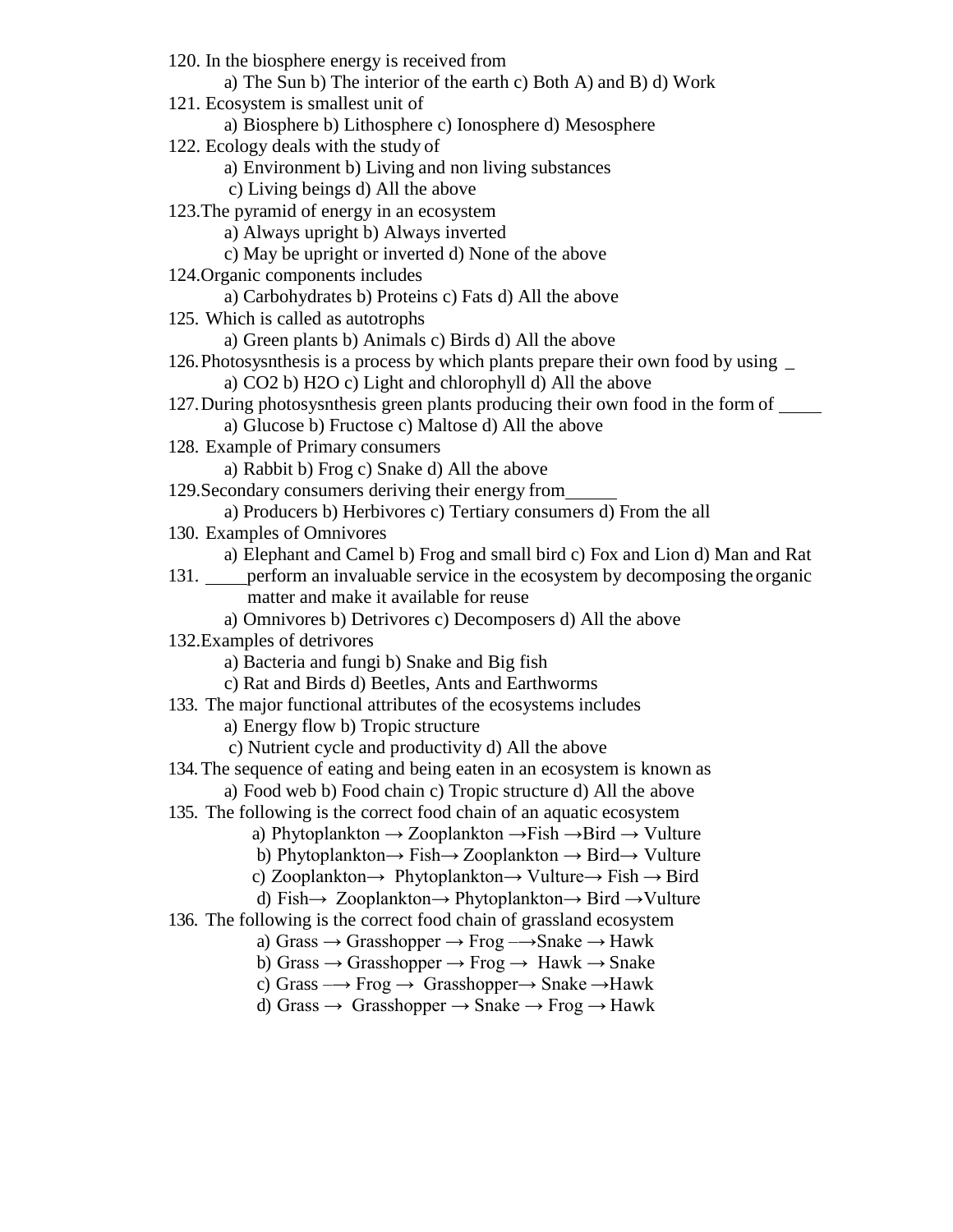- 137. Carnivores are at
	- a) First tropic level b) Second tropic level
	- c) Third tropic level d) Fourth tropic level
- 138. An estuary is the place where
	- a) Rich in nutrients b) Usually support an abundance of fish
	- c) River joins with the sea d) All the above
- 139. Importance of food chain includes
	- a) Energy flow b) Nutrient cycling c) Ecological balance d) All the above
- 140. In a net work, different types of organisms are connected at different tropic levels are
- a) Energy flow b) Food chain c) Tropic structure d) Food web 141. Importance of food web includes
	- a) Opens flow of energy b) Gives greater stability to the ecosystem
	- c) Number of options are available at each tropic level d) All the above
- 142. Ecological pyramid were first devised by
- a) Earnest Haeckel b) Sir Arthur Tansley c) E.P.Odum d) Charles Elton 143. In an pond ecosystem, the pyramid of biomass is
	- a) Upright b) Inverted c) Spindle shaped d) None of the above
- 144.The organic nutrients of dead plants and animals are converted into inorganic Substances by microbes which are absorbed by
	- a) Primary consumers b) Secondary consumers
		- c) Primary producers d) Secondary producers
- 145.Biogeochemical cycle includes
	- a) Nutrient cycling through biotic components
	- b) Nutrient cycling through abiotic components
	- c) Nutrient cycling through biotic and abiotic components
	- d) None of the above
- 146. In an ecosystem one type of community is totally replaced by another over a period

of time is called as

- a) Ecological balance b) Ecological succession
- c) Both A) and B) d) None of the above
- 147.The pioneers in xerarch succession is the
	- a) Mosses b) Crutose lichens
	- c) Crustose and foliose lichens d) None of the above
- 148. The following forests are famous for richest biodiversity
	- a) Tropical rain forests b) Tropical deciduous forests
	- c) Temperate rain forests d) Evergreen forests
- 149. Polar grassland is characterizedby
	- a) Severe cold and strong wind b) Summer sunshine
	- c) Ice remains frozen throughout the year
	- d) All the above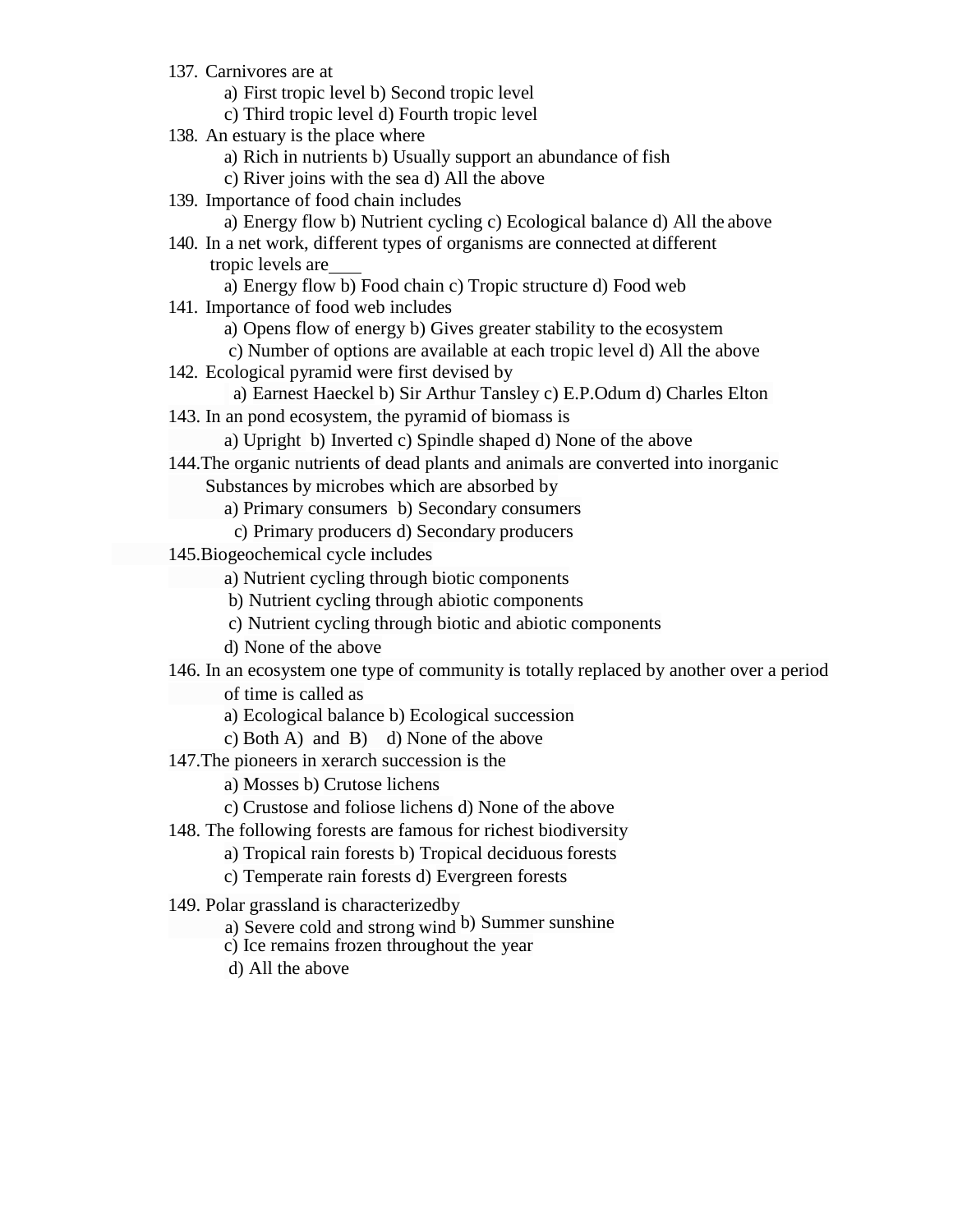150. India has million hectares of geographical area

a) 229 million hectares b) 329 million hectares c) 400 million hectares d) 429 million hectares

151.Biodiversity comprises

a) Genetic diversity b) Species diversity c) Ecosystem diversity d) All the above 152.Red data book contains

a) All plant species b) All animal species c) Threatened species d) Economically important species

153.IUCN is also called as

a) World Wide Conservation Union b) Man and Biosphere programme

c) World Conservation Union d) World Conservation Consortium

154. Which of the following is the natural habitat of the Indian lion

a) Sunderban delta b) Gir forest

- c) Bandipur national park d) Kasiranga national park
- 155. Dodo is a

a) Endangered species b) Extinct species

c) Critically endangered species d) Rare

156. Conservation within the natural habitats is

b) Ex-situ conservation a) In-situ conservation

- c) In-vivo conservation d) Ex-vivo conservation
- 157. Ex-situ conservation includes
	- a) Botanical gardens b) Zoo c) Germ plasm bank d) All of the above
- 158. Endemic species are

a) Rare species b) Cosmopolitan distribution

- c) Species localized in a specific region d) Critically endangered species
- 159.The most important reason for decrease in biodiversity is
	- a) Habitat pollution b) Habitat destruction
	- c) Introduction of exotic species d) Over- exploitation
- 160. Hot spot are regions of high
	- a) Endemism b) Diversity c) Rarity d) Critically endangered population
- 161. Major causes of extinction of different species includes
	- a) Habitat loss and over-hunting b) Climate change and pollution
	- c) Deforestation d) All the above
- 162. Which of the following area is the hotspot of India?

a) Sunderbans Deltas b) Western Ghats c) Eastern Ghats d) Gangetic Plain

- 163. Which one of the following is not included under In-situ conservation?
	- a) National Park b) Botanical Gardens

c) Wild Life Sanctuary d) Biosphere Reserve

164. Which national park is famous for having Great Indian one Horned Rhino

a) Rajaji National Park b) Jim Corbet National Park

c) Bandipur National Park d) Kajiranga National Park

- 165. In which of the following places Royal Bengal Tiger found
	- a) Gir forest b) Sunderban delta c) Godawari Delta d) Mahanadi Delta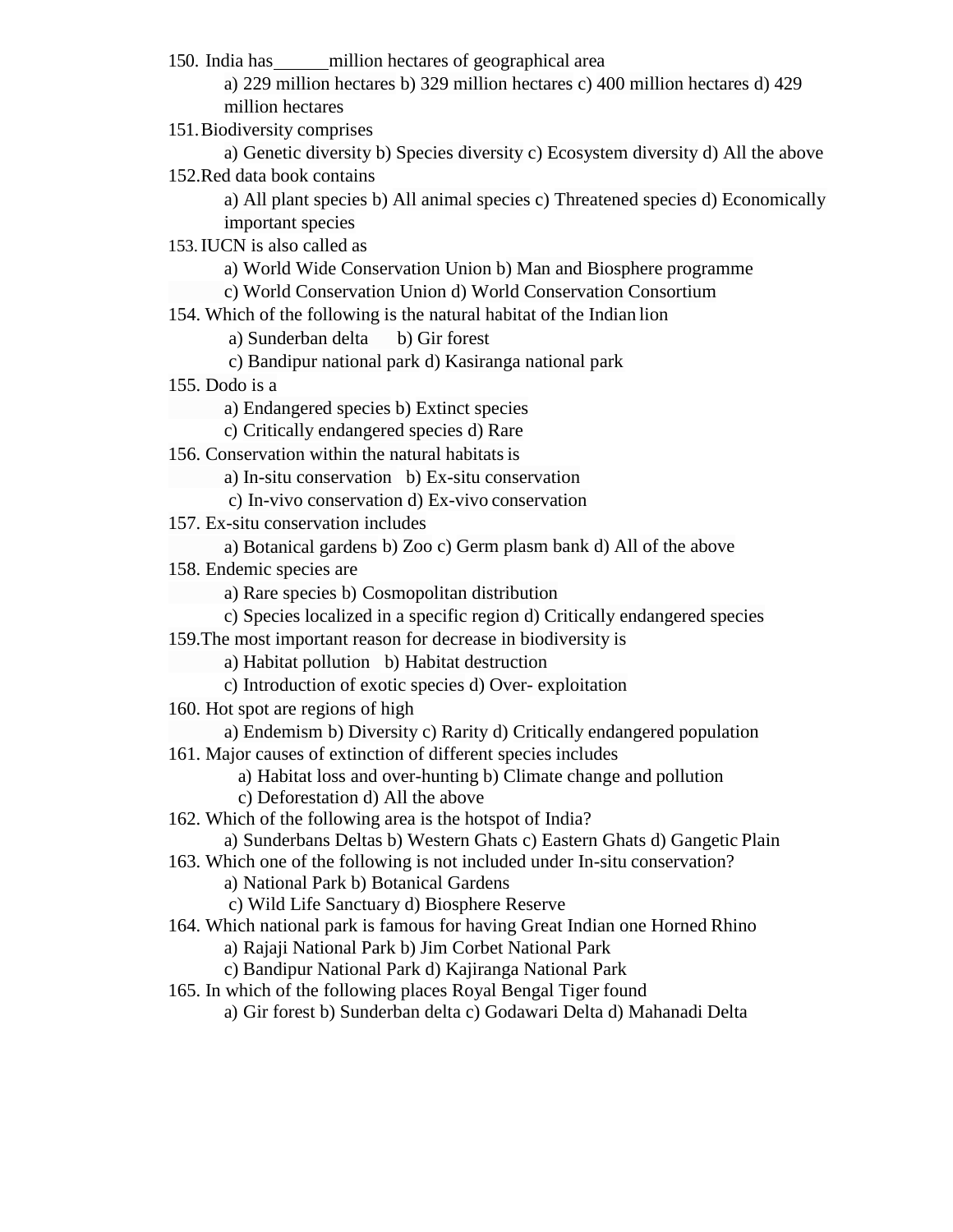|                  | 166. The diversity within a community is called as                  |                                   | a) Alpha diversity b) Beta diversity c) Gamma diversity d) Delta diversity                                                                                        |
|------------------|---------------------------------------------------------------------|-----------------------------------|-------------------------------------------------------------------------------------------------------------------------------------------------------------------|
|                  |                                                                     |                                   |                                                                                                                                                                   |
|                  | 167. The diversity between communities is called as                 |                                   |                                                                                                                                                                   |
|                  |                                                                     |                                   | a) Beta diversity b) Alpha diversity c) Delta diversity d) Gamma diversity<br>168. Which of the following form only a small part of the environment, they inflict |
|                  |                                                                     |                                   |                                                                                                                                                                   |
|                  |                                                                     |                                   | Considerable pressure and pain on all the species and also the environment                                                                                        |
|                  | a) Human beings b) Sentient animals c) Tiger d) Lion                |                                   |                                                                                                                                                                   |
|                  |                                                                     |                                   | 169. is the second largest nation among the Asian countries with an area of                                                                                       |
|                  |                                                                     |                                   | 3,287,263 sq.kms and it represent 2% of the total land mass in the world                                                                                          |
|                  | a) Chian b) Japan c) India d) Malaysia                              |                                   |                                                                                                                                                                   |
|                  |                                                                     |                                   | 170. Zoological Survey of India (ZSI) is a central government organization is located in                                                                          |
|                  | a) Delhi b) Calcutta c) Maharashtra d) Tamil Nadu                   |                                   |                                                                                                                                                                   |
|                  | 171. How many bio-geographical zones are in India                   |                                   |                                                                                                                                                                   |
| a) $10$          | b) $20$                                                             | c) $25$                           | $d)$ 35                                                                                                                                                           |
|                  | 172. In India____% of flowering plants are endemic                  |                                   |                                                                                                                                                                   |
| a) $15%$         | b) $30\%$                                                           | c) $33\%$                         | d) $35%$                                                                                                                                                          |
|                  | 173. The biodiversity is more at regions                            |                                   |                                                                                                                                                                   |
|                  |                                                                     |                                   | a) Polar regions b) Equator regions c) In both regions d) None of the above                                                                                       |
|                  | 174. Biodiversity is very essential for the health of               |                                   |                                                                                                                                                                   |
|                  |                                                                     |                                   | a) Atmosphere b) Hydrosphere c) Lithosphere d) Biosphere                                                                                                          |
|                  | 175. India occupies _____ position of plant rich nations            |                                   |                                                                                                                                                                   |
| a) $5th$         | b) $7th$                                                            | c) $9th$<br>$d)$ 10 <sup>th</sup> |                                                                                                                                                                   |
|                  | 176. Which country is occupied first position in plant rich nations |                                   |                                                                                                                                                                   |
|                  | a) India b) South Africa c) Mexico d) Indonesia                     |                                   |                                                                                                                                                                   |
|                  | 177. Vedanthangal Birds sanctuary is located in which state         |                                   |                                                                                                                                                                   |
|                  | a) Gujarat b) Karnataka c) Rajasthan d) Tamil Nadu                  |                                   |                                                                                                                                                                   |
|                  | 178. Tsunami warning instrument is to be fixed in the               |                                   |                                                                                                                                                                   |
|                  |                                                                     |                                   | a) Bay of Bengal b) Arabian sea c) Both A and B d)None of the above                                                                                               |
|                  | 179. Which of the following indicates as Hot spots                  |                                   |                                                                                                                                                                   |
|                  | a) With high species richness of plants                             |                                   |                                                                                                                                                                   |
|                  | b) With high species richness of animals                            |                                   |                                                                                                                                                                   |
|                  |                                                                     |                                   | c) With high species richness of plants and high levels of species endemism                                                                                       |
| d) All the above |                                                                     |                                   |                                                                                                                                                                   |
|                  | 180. Who introduced the term Hot spots as biodiversity              |                                   |                                                                                                                                                                   |
|                  | a) Norman Myers b) Aziz AbSaber                                     |                                   |                                                                                                                                                                   |
|                  | c) Charles Christopher Adam d) Warder Clyde Allee                   |                                   |                                                                                                                                                                   |
|                  | 181. How many Hotspots of biodiversity are in the world             |                                   |                                                                                                                                                                   |
| a) 12            | b) $15$                                                             | c) $20$                           | $d)$ 25                                                                                                                                                           |
|                  |                                                                     |                                   | 182. Which of the following two regions from India included as hot spot                                                                                           |
|                  | a) Eastern Himalayas and Western Ghats                              |                                   |                                                                                                                                                                   |
|                  | b) Western Himalayas and Western Ghats                              |                                   |                                                                                                                                                                   |
|                  | c) Northern Himalayas and Western Ghats                             |                                   |                                                                                                                                                                   |
|                  | d) Himalayas and Western Ghats                                      |                                   |                                                                                                                                                                   |
|                  | 183. Biodiversity can be broadly classified into how many types     |                                   |                                                                                                                                                                   |
| a) $2$           | $b)$ 5                                                              | c) $3$                            | $d)$ 4                                                                                                                                                            |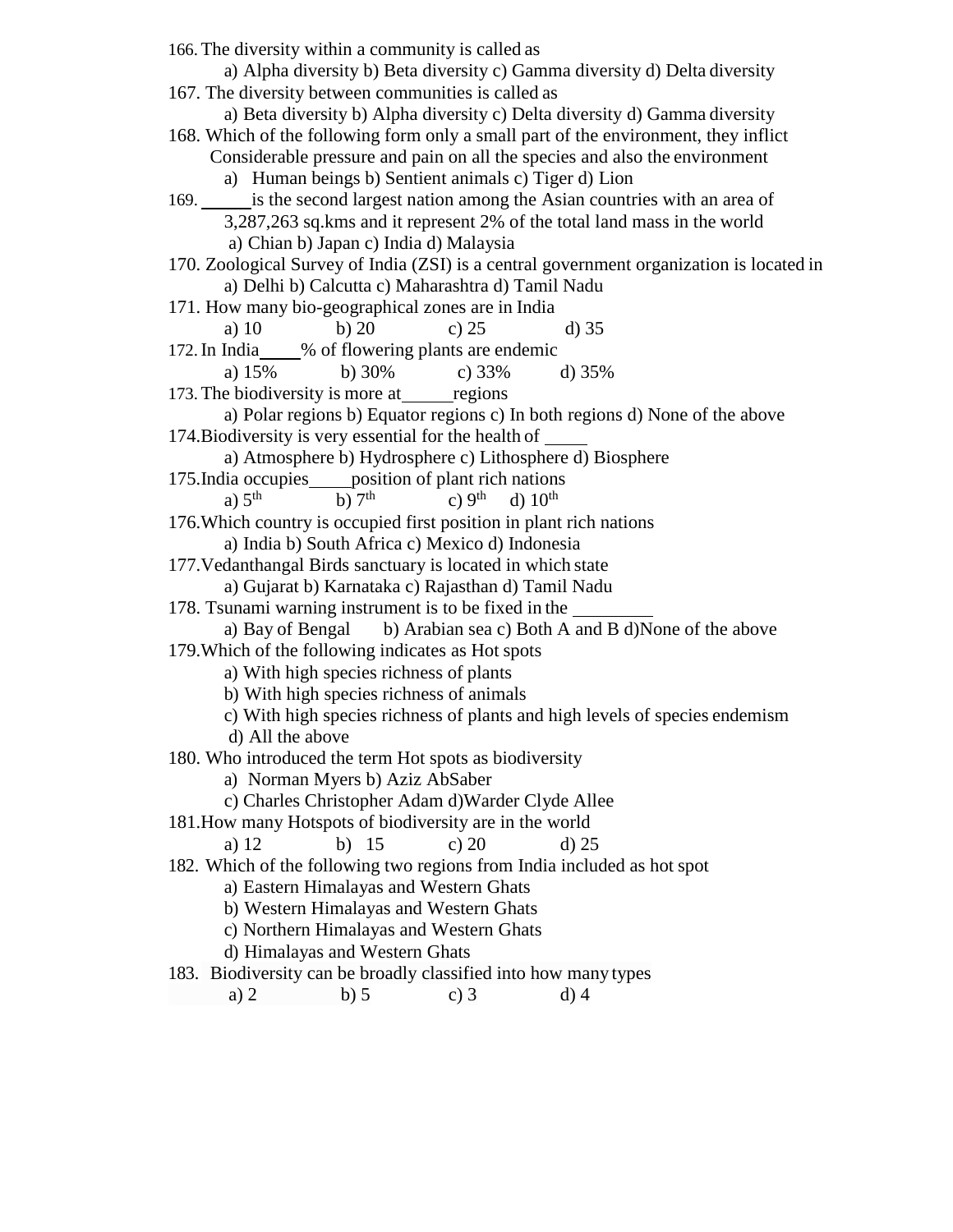- 184. Hot spot areas have
	- a) Low density of biodiversity b) Only endangered plants
	- c) High density of hot springs d) High density of biodiversity
- 185.The rich biodiversity in India is under threat due to
	- a) Habitat destruction b) Modern agricultural practices
	- c) Natural causes d) All the above
- 186.Which is the correct answer of extinct species from the following
	- a) Species not found in the wild
	- b) They are in danger of extinction
	- c) They are likely to move into the endangered category
	- d) Species small in number. Not at present endangered
- 187.Wild life is a gift of nature to be
	- a) Conserved b) Nurtured c) Protected d) All the above
- 188. Which of the following agency published the Red data book?
	- a) IUCN b) NEERI c) NWAP d) CITES
- 189. WWF stands for
	- a) World Wide Fund b) World Wildlife Fund for Nature c) Wildlife Wide Fund for Nature and Natural Resources d) World Wild Fund
- 190. WWF Biological includes
	- a) Creating and maintaining systems of effective and sustainable protected areas
	- b) Promoting practices of sustainable development and conserving certain Species of special concern
	- a) Promoting environmental education to enable people to manage the natural resources sustainably
	- b) All the above
- 191. Role of Food Agriculture Organization includes
	- a) It encourages all countries to implement this code
	- b) Helps to provide policy guidelines to conserve the biodiversity
	- c) Provides principles to conserve, manage and sustainably use living resources
	- d) All the above
- 192. Model Code for Forest Harvesting Practice was published in the year
	- a) 1776 b) 1980 c) 1990 d) 1996
- 193. Protection of wild flora and fauna in the natural habitat is achieved by
	- a) In-situ conservation b) Ex-situ conservation
	- c) In-vivo conservation d) Ex-vivo conservation
- 194. Examples of In-situ conservation
	- a) National parks b) Santuaries and Reserve forests
	- c) Biosphere Reserves d) All the above
- 195. How many Biosphere reserves are in India?
	- a) 7 b) 9 c) 11 d) 13
- 196. How many National Parks are in India?
	- a) 50 b) 60 c) 80 d) 90
- 197. How many Botanical Gardens are in India

a) 50 b) 80 c) 120 d) 150

- 198. The gaseous layer which surrounds the earth is called
	- a) Troposphere b) Lithosphere c) Atmosphere d) Ozonosphere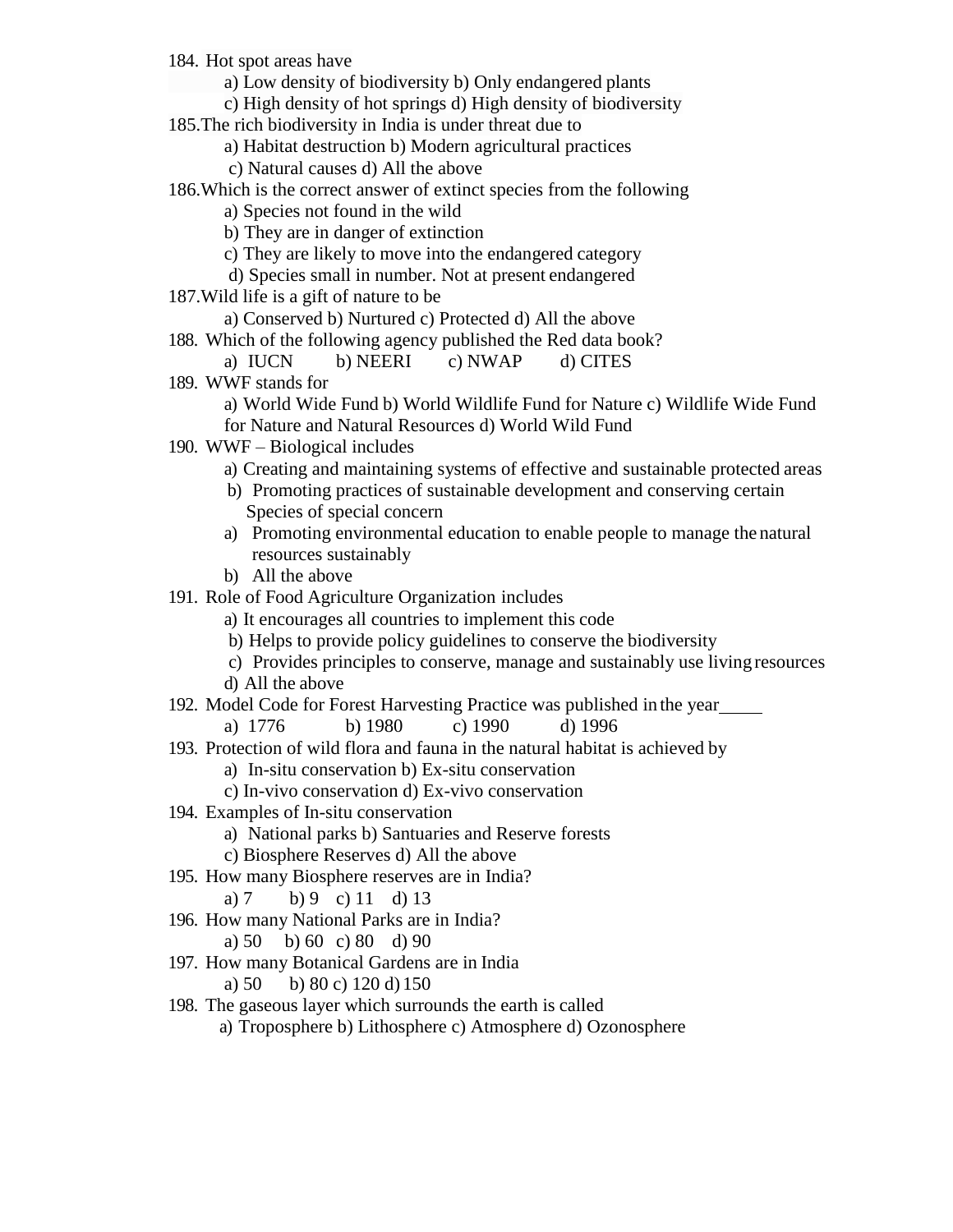| 199. Toxic gases are released by                                                                                                                                                                                               |  |  |  |  |  |
|--------------------------------------------------------------------------------------------------------------------------------------------------------------------------------------------------------------------------------|--|--|--|--|--|
| a) Motor vehicles (b) Bullock cart (c) Electric bike (d) Bicycle                                                                                                                                                               |  |  |  |  |  |
| 200. The innermost layer the troposphere extends________kilometers above sea level at the equator                                                                                                                              |  |  |  |  |  |
|                                                                                                                                                                                                                                |  |  |  |  |  |
| a) 17 and 8 (b) 8 and 17 (c) 10 and 5 (d) 5 and 10                                                                                                                                                                             |  |  |  |  |  |
| 201. Temperature reverse is occur in troposphere is called                                                                                                                                                                     |  |  |  |  |  |
| a)Diapauses (b) Thermoregulatory (c) Tropopause (d) Diurnal                                                                                                                                                                    |  |  |  |  |  |
| 202. The second layer of atmosphere is _______                                                                                                                                                                                 |  |  |  |  |  |
| a) Troposphere (b) Ionosphere (c) Stratosphere (d) Gasosphere                                                                                                                                                                  |  |  |  |  |  |
|                                                                                                                                                                                                                                |  |  |  |  |  |
| a) Troposphere (b) Ionosphere (c) Lithosphere (d) Stratosphere                                                                                                                                                                 |  |  |  |  |  |
| 204. 99% of harmful ultraviolet radiation from earth is prevented by                                                                                                                                                           |  |  |  |  |  |
| a) Ionosphere (b) Ozonosphere (c) Stratosphere (d) Greenhouse gases                                                                                                                                                            |  |  |  |  |  |
| 205. 90% of global air pollution is produced by                                                                                                                                                                                |  |  |  |  |  |
| a) Primary air pollutant (b) Secondary air pollutant (c) Greenhouse gases (d) Industries                                                                                                                                       |  |  |  |  |  |
| 206. set is a colorless, odorless and toxic gas is produced when organic material like coal                                                                                                                                    |  |  |  |  |  |
| and their product incompletely burnt                                                                                                                                                                                           |  |  |  |  |  |
| a) Carbon dioxide (b) Carbon Monoxide (c) Sulphur dioxide (d) Nitrogen oxide                                                                                                                                                   |  |  |  |  |  |
| 207. ____________oxides are produced when sulphur containing fossil fuel are burnt                                                                                                                                             |  |  |  |  |  |
| a) Nitrogen (b) Sulphur (c) Carbon (d) Nitrate                                                                                                                                                                                 |  |  |  |  |  |
| 208. Inability of the lungs to exchange of gases is caused by                                                                                                                                                                  |  |  |  |  |  |
| a)Particulates (b) Carbon Mono oxide (c) Oxygen (d) Carbondioxide                                                                                                                                                              |  |  |  |  |  |
| 209. General term for particles suspended in air is _____________________________                                                                                                                                              |  |  |  |  |  |
| a) Mist (b) Dust (c) Fog (d) Aerosol                                                                                                                                                                                           |  |  |  |  |  |
| 210. Geometrical shape or form of the smoke coming out of a chimney                                                                                                                                                            |  |  |  |  |  |
| a)Plume (b) Fume (c) Fog (d) Smog                                                                                                                                                                                              |  |  |  |  |  |
| 211. The Term used to describe a mixture of smoke and fog is called                                                                                                                                                            |  |  |  |  |  |
| a) Plume (b) Fume (c) Fog (d) Smog                                                                                                                                                                                             |  |  |  |  |  |
| 212. Aerosol consisting of water droplets is called as                                                                                                                                                                         |  |  |  |  |  |
| a) Plume (b) Fume (c) Fog (d) Smog                                                                                                                                                                                             |  |  |  |  |  |
| 213. Aerosol consisting of liquid droplets is called as                                                                                                                                                                        |  |  |  |  |  |
| a) Mist (b) Dust (c) Fog (d) Aerosol                                                                                                                                                                                           |  |  |  |  |  |
| 214. Aerosol consisting of solid particles                                                                                                                                                                                     |  |  |  |  |  |
| Smoke (b) Fog (c) Smog (d) Aerosol<br>a)                                                                                                                                                                                       |  |  |  |  |  |
| 215. London smog occurs in the year of ______                                                                                                                                                                                  |  |  |  |  |  |
| a) 1953 (b) 1952 (c) 1954 (d) 1955                                                                                                                                                                                             |  |  |  |  |  |
| 216. The white fog accumulated over the smoke, the city turned black forming a________ smog                                                                                                                                    |  |  |  |  |  |
| with almost zero visibility                                                                                                                                                                                                    |  |  |  |  |  |
| a) Pea-soup (b) Pea-nut (c) Pea-visible (d) Pea-vision                                                                                                                                                                         |  |  |  |  |  |
| 217. People started suffering from acute pulmonary disorders which caused irritation of bronchi,                                                                                                                               |  |  |  |  |  |
| cough, nasal discharges, sore throat, vomiting and burning sensations in the eyes are due                                                                                                                                      |  |  |  |  |  |
| to to the contract of the contract of the contract of the contract of the contract of the contract of the contract of the contract of the contract of the contract of the contract of the contract of the contract of the cont |  |  |  |  |  |

a) Pea- soup (b) Pea visible (c) Industrial smoke (d) Domestic smoke.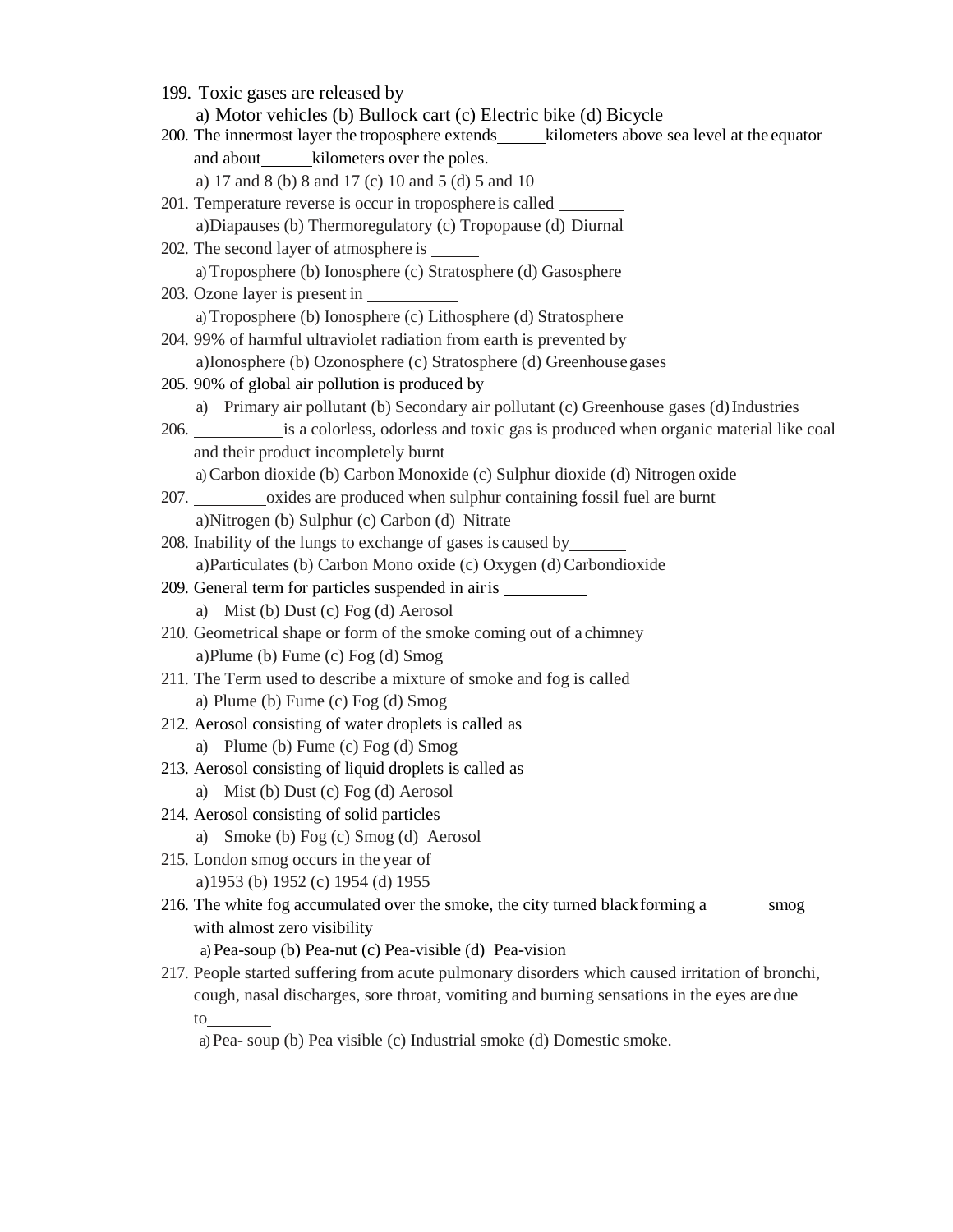- 218. Sulphur dioxide and nitrogen oxides are transported by prevailing winds they form secondary pollutants such as nitric acid vapour, droplets of sulfuric acid descends on earth surface is called
	- a) Rain (b) Acid rain (c) Basic rain (d) Ice rain
- 219. Human rights related to environment emerged on

a)  $16^{th}$  may 1994 b)  $20^{th}$  may 1994 c)  $16^{th}$  June 1996 d)  $25^{th}$  June 1996

- 220. The in the lining of the upper respiratory tract captures smaller particles and dissolves some gaseous pollutants.
	- a) Epithelial cell (b) Ciliated epithelial (c) sticky mucus (d) hair
- 221. Prolonged smoking or exposure to air pollutants causes
	- a) Gastric cancer (b) Lung cancer (c) Liver cancer (d) Pyloric cancer
- 222. Cigarette smoking is responsible for the greatest exposureto

a) Carbon monoxide b) Nitric oxide c) Carbondioxide d) Sulphurdioxide

223. attached to hemoglobin in blood for a long time, it accumulates and reduces the oxygen carrying capacity of blood.

a) Nitric oxide (b) carbondioxide (c) Sulphur oxide (d) Carbon monoxide

224. **irritates respiratory tissues.** 

a) Sulphur dioxide (b) Carbon dioxide (c) Nitrogen (d) Ammonia

- 225. The Ozone layer in column is measured by
	- a) Amstrong Unit (b) Light year (c) Dobson Unit (d) Archimedis Unit
- 226. Green consumer day is celebrated on
- a) Sept-28 b) Oct-28 c) Nov-28 d) Dec-28
- 227. Ozone is a form of oxygen with \_\_\_\_\_\_\_\_ atoms a) 2 (b) 3 (c) 1 (d) 4
- 228. The depletion of Ozone layer is caused by the gas

(a) Carbon mono oxide (b) Nitrogen oxide (c) Sulphur dioxide (d) Chloro-Fluro-Carbon

229. are similar in structure to the CFCs but contain bromine atoms instead of chlorine. (a) Nitrogen (b) Halons (c) Hydrogen (d) carbon

230. Sunburn, cataract, aging of the skin and skin cancer are caused by.

(a) Ultraviolet radiation (b) Infrared radiation (c) X- rays (d) Gamma rays

- 231. Green House Gases are
	- (a) Carbon mono oxide, Carbon dioxide, Methane and Nitrogen
	- (b) Carbon mono oxide, Sulphur dioxide, Nitric oxide and Methane
	- (c) Carbon dioxide, nitrogen oxides, methane and CFC
	- (d) Carbon dioxide, Sulphur dioxide, CFC and methane

## 232. In the polar regions temperature rises is caused by would have disastrous effects (a) global warming (b) Green house effect (c) CFC (d) Carbon mono oxide

- 233. CPCB means
	- (a) Committee of Pollution Control Board
	- (b) Central Pollution Control Board
	- (c) Central Population Control Board
	- (d) Committee of Population Control Board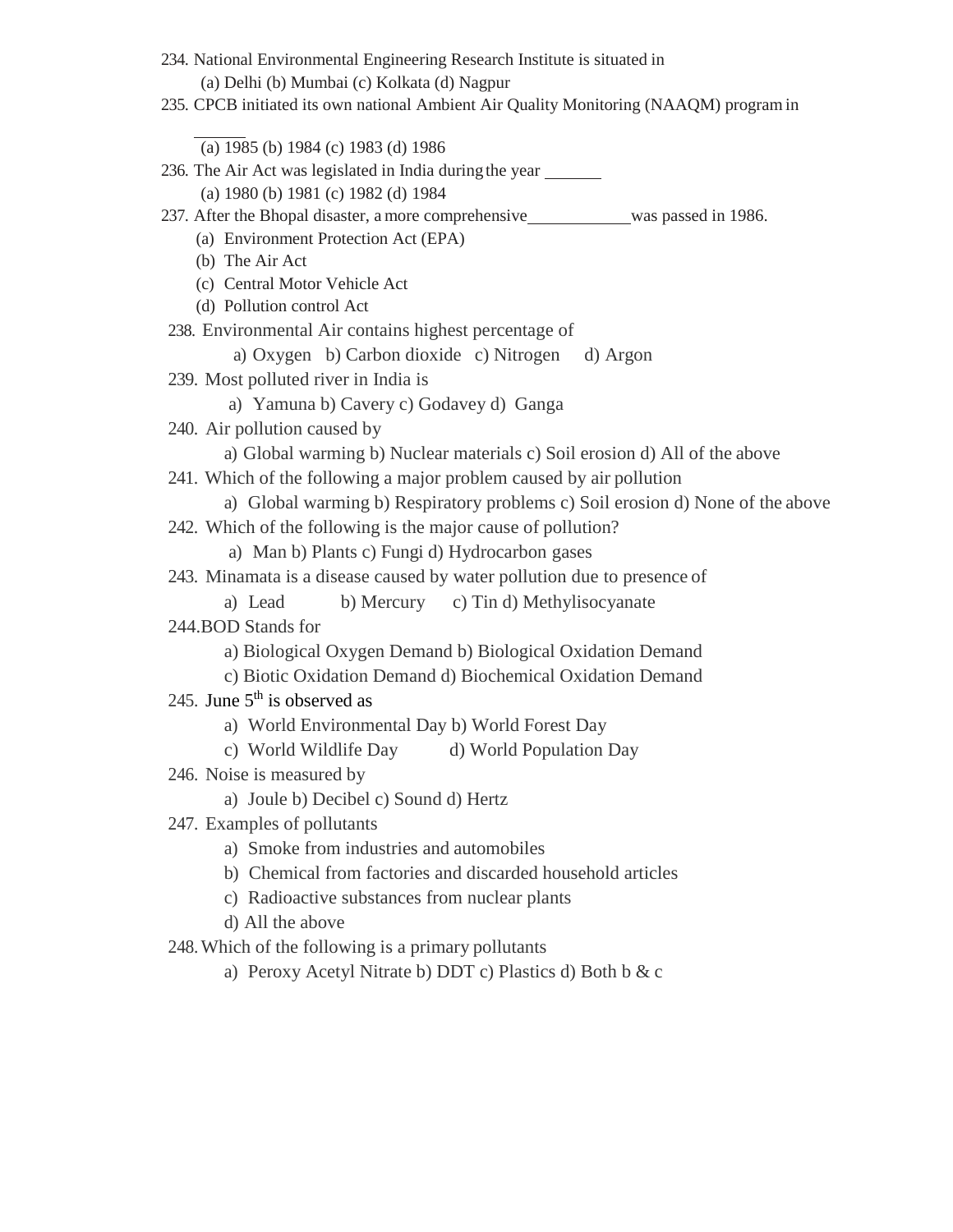a) Nutrient depletion in freshwater bodies 249. Impairment of hearing takes place due to exposure to noise of decibel a) 35dB b) 45dB c) 60 dB d) Above 80dB 250. An average human being breaths about times a day a) 12,000 times b) 15,000 times c) 18,000 times d) 22,000 times 251. The amount of Oxygen inhaling in a day a) 10kg b) 12kg c) 14kg d) 16kg 252. The surface of our planet consists % of Nitrogen a) 58% b) 68% c) 78% d) 88% 253. Asthma and Branchitis is caused by a) Air pollution b) Land pollution c) Water pollution d) Marine pollution 254. Lung fibrosis is caused by a) Cotton dust b) Soot and smog c) Asbestos d) Pollen grains 255. Allergy (Hay fever) is caused by a) Asbestos b) Feathers, fur and pollen c) CO2 d) Cotton dust 256. As a result, transport of  $O<sub>2</sub>$  is reduced in the circulatory system a) Carboxy haemoglobin b) Oxyhaemoglobin c) A only d) Both A and B 257. Green House Effect is caused by a) Rising global temperature by more than 3°C b) Rising global temperature by more than 5°C c) Rising global temperature by less than 3°C d) By NO2, SO2, CFC etc., 258. Air pollution can be controlled by a) Modification of industrial equipment b) Using eco-friendly Bio-diesel in the automobiles c) Fixing a green box at the end of the exhaust pipe of a car, which is used to Create bio-fuels d) All the above 259. The important requirement of the aquatic life is a) Dissolved Oxygen b) Dissolved Chlorine c) Dissolved Nitrogen d) Dissolved Methane 260.Eutrophication is the growth of Algal bloom induced by b) Nutrient enrichment in freshwater bodies c) Heavy metal accumulation in freshwater bodies d)Toxic chemical accumulation in freshwater bodies 261.Blue baby syndrome is caused by a) Nitrate pollution of surface water b) Nitrate pollution of ground water c) Sulphate pollution of surface water d) Sulphate pollution of ground water 262. The largest particles are removed by a) Screening b) Sedimentation c) Filtration and water softening d) All the above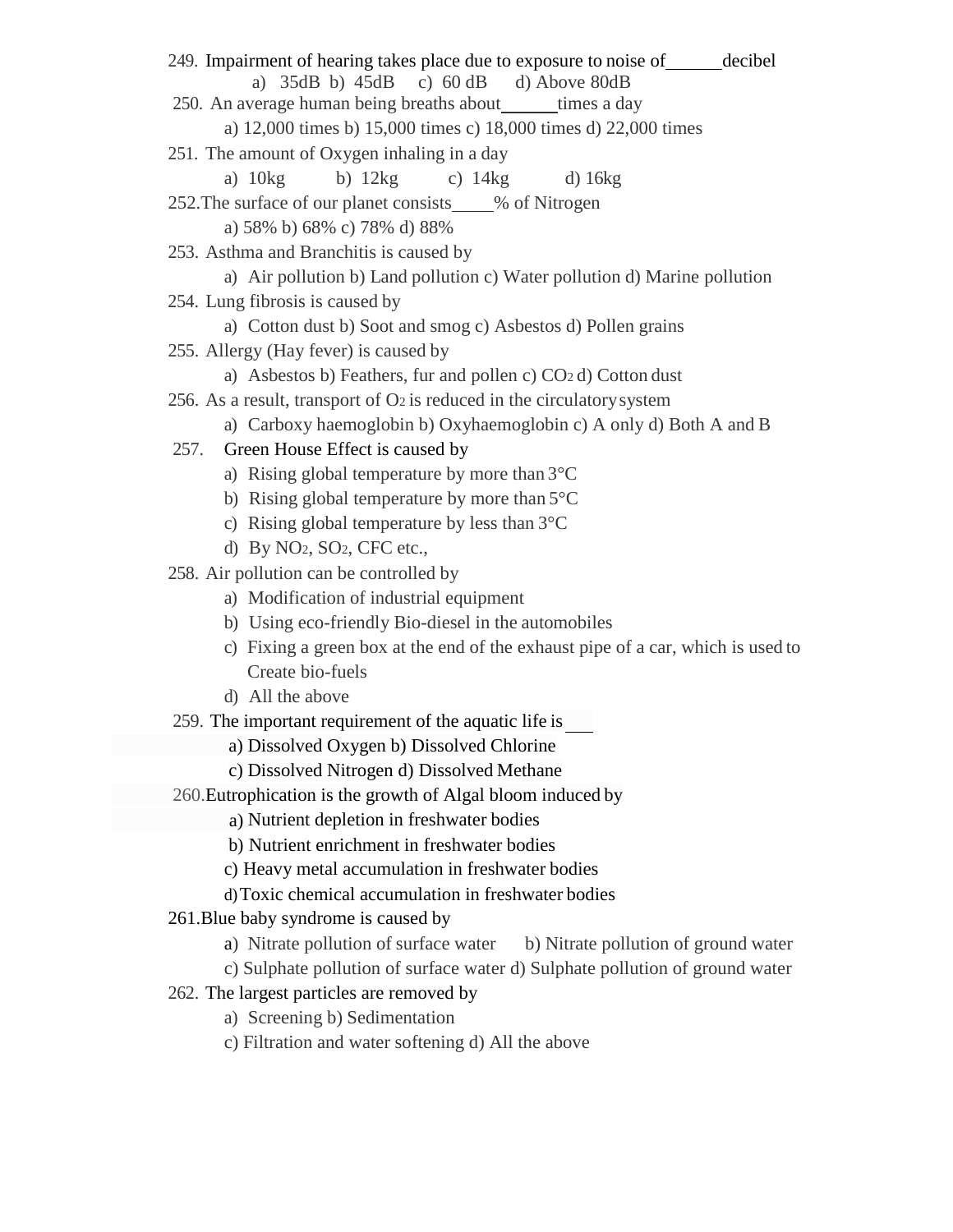263.Gold nanoparticles and Silver nanoparticles are used to cleanse the polluted water by filtering of

a) Endosulphan b) Mathion c) Chloropyrefos d) All the above

264. Contaminated water having Disssolved Oxygen of

a) Above 8.0mg L-1 b) Below 8.0mg L-1

c) Above 9.0 mgL-1 d) Below 9.0mg L-1

265. The eggs of aquatic birds are not hatched due to presence of a chemical in their food

a) Malathion b)  $SO<sub>2</sub>$  c) DDT d) None of the Above 266.Find the correct sequence of *3R* slogans

a) Recycle, Reuse and Reduce b) Reuse, Reduce and Recycle

c) Reduce, Reuse and Recycle d) Non of the above

267. Soil pollution can be controlled by

a) Reducing, reusing and recycling of wastes

- b) Production of Biogas from agriculture wastes and animal refuse
- c) Conducting awareness programme to propagate organic farming

d) All the above

268. Sea covers around \_\_\_\_% of the earth s surface

a) 60% b) 70% c) 80% d) 90%

269.Normal conversation sound of man ranges from

a) 25DB-45dB b) 35DB-55dB c) 35DB-60dB d) 35DB-65DB

270. Features of Zero Waste Management is

a) Separation of garbage at the source b) Separate collection of each kind

c) Involvement of the community in all activities d) All of the above

271.Problem of solid waste disposal can be reduced through

a) Lesser pollution b) Recycling c) More timber d) Population control

272.Which of the integrated waste management is reduced in an individual level

a) Disposal b) Recycling c) Burning d) Source reduction

273. Which of the following can be recycled many times

a) Organic materials b) Aluminum c) Wood d) Plastics

274. How does organic material in the buried solid waste will decompose

a) By the action of microorganisms b) By the soil particles

c) By flow of water d) By the action of oxidation

275. Which of the following gases was responsible for Bhopal gas tragedy?

a) Hydrogen fluoride b) Methyl chloride

c) Hydrogen chloride d) Methyl Isocyanate

276. When did Bhopal tragedy take place?

a) 1964 b) 1974 c) 1984 d) 1994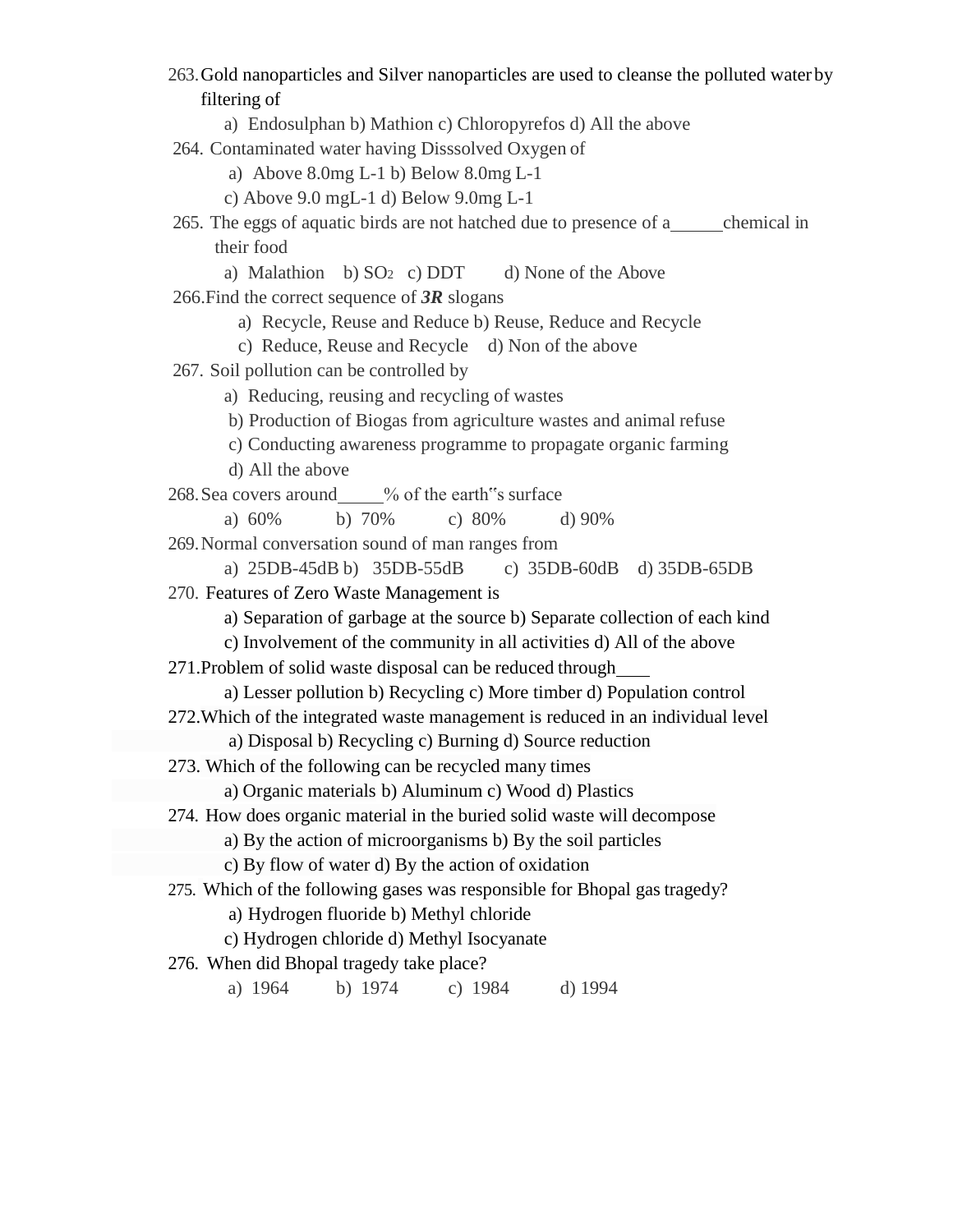277. The National Disaster Management Authority is headed by a) Prime Minister of India b) President of India c) Governor of States d) Chief Minister of States 278. Volcanic erupted material is inside the hill/earth/mountain is called a) Magma b) Lahars c) Lava d) None of these above 279. Disaster Management includes a) Mitigation b) Reconstruction c) Rehabilitation d) All of the above 280. In India, National Institute of Disaster Management is located at place a) Delhi b) Manipur c) Hyderabad d) Punjab 281. Floods can be prevented by a) Afforestation b) Deforestation c) Tilling the land d) Removing the top soil 282. Which one of the following is a geological disaster? a) Flood b) Tsunami c) Storm surge d) All the above 283.Landslides often occur in a) Forest region b) Desert region c) Hilly region d) Tundra region 284. Instrument used to measure earthquake is known as a) Seismograph b) Quake graph c) Quake meter d) Typanicgraph 285. When did tsunami hit in Tamil Nadu a) 2000 b) 2002 c) 2004 d) 2005 286. The word Tsunami has been derived from a) Greek word b) Latin word c) Japanese word d) French word 287. Which process improves efficiency of solid waste management? a) Disposal b) Collection c) Composting d) Processing 288.The Richter is an instrument which is used to measure the seismic wavesduring Earthquake a) Richard Feynman b) Neils Bohr c) Albert Einstein d) Charles.FranciesRichter 289.Landslides can be minimised by a) Afforestation b) Providing concrete support at the base of slopes c) Draining the surface and surface water d) All of the above 290.The major pollutant from automobile exhaust is a) CO b) NO c)  $SO<sub>2</sub>$  d) All the above 291. Algal Bloom results in a) Eutrophication b) Biomagnification c) Global warming d) Salination 292. Poverty is a a) Economic problem b) Social problem

c) Political problem d) Religious problem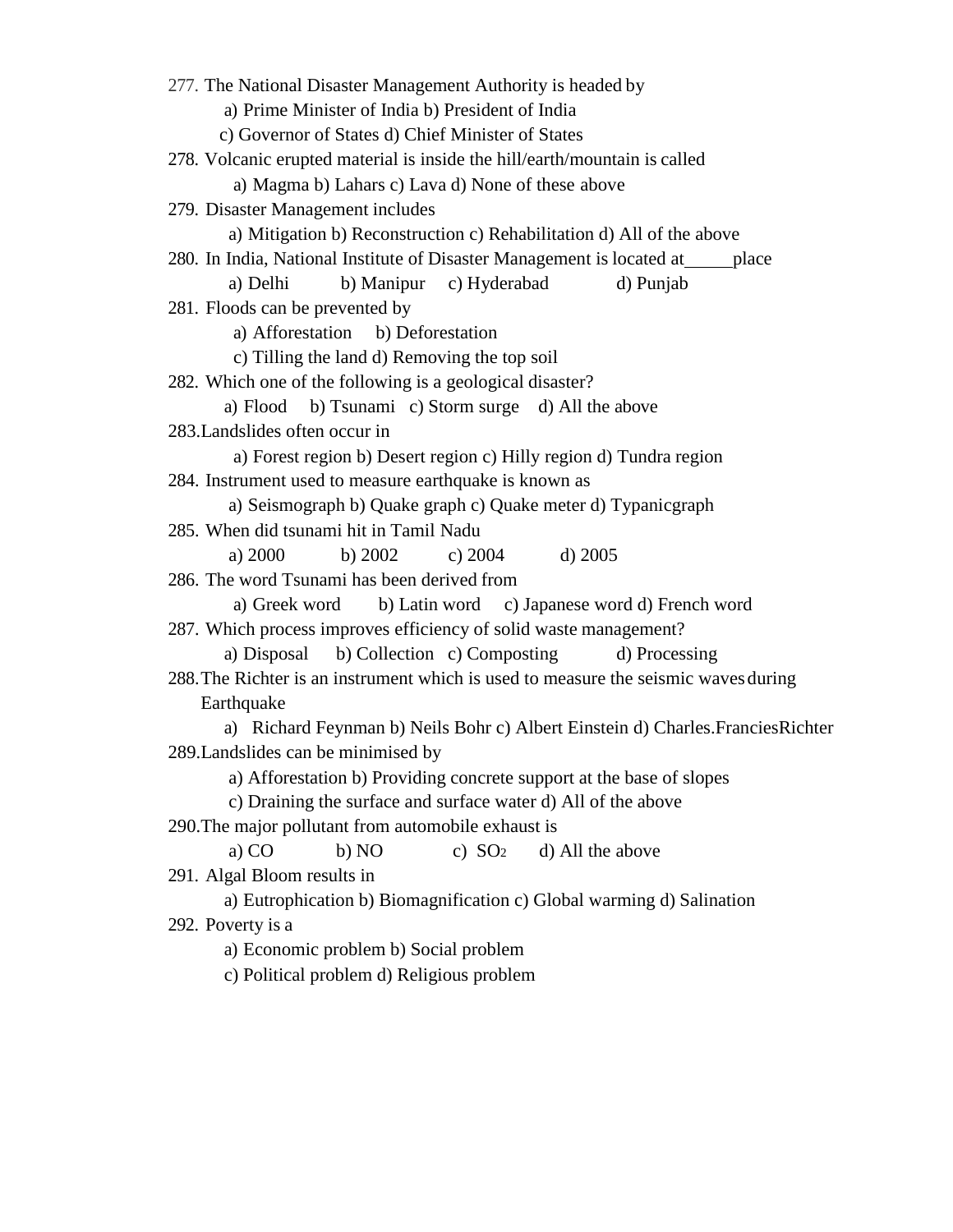- 293. Which are the following strategies for sustainable development?
	- a) Adopting 3-R approach
	- b) Environmental education and awareness
	- c) Using appropriate technology and Sustainable agriculture
	- d) All of the above
- 294. **S**ustainable development consists includes
	- a) That meets the needs of the present without compromising the ability offuture Generations to meet their own needs.
	- b)To conserve natural resources and to develop alternate sources of powerto reduce pollution and harm to the environment.
	- c) It is the practice of developing land and construction projects that create energy efficient models of self-sufficiency .
	- d) All of the above
- 295. The Primary Goals of Sustainability
	- a) The end of poverty and hunger
	- b) Better standards of education and healthcare and better sanitation
	- c) To achieve gender equality
	- d) All the above
- 296. Water pollution can be identified by testing of
	- a) PH level b) Biological Oxygen Demand (BOD)
	- c) Both A and B d) None of these above
- 297. Why should we conserve water?
	- a) To meet the economic development
	- b) Rapid industrial growth and Urban development
	- c) Due to increased population
	- d) All the above
- 298. Why Rain Water Harvesting is required
	- a) To meet ever increasing demand of water
	- b) To reduce the soil erosion and to reduce the flood hazard
	- c) To improve the quality of existing ground water
	- d) All the above
- 299. Primary source of water is
	- a) Ground water b) Rain water c) Lakes d) Rivers
- 300.The concept of sustainable development encourages the
	- a) A change in all respects of life
	- b) Form of growth that meets the current basic needs
	- c) Preservation of the resources for the need of future generation
	- d) Growth to meet current needs, preservation for the needs of future and change in all respects of life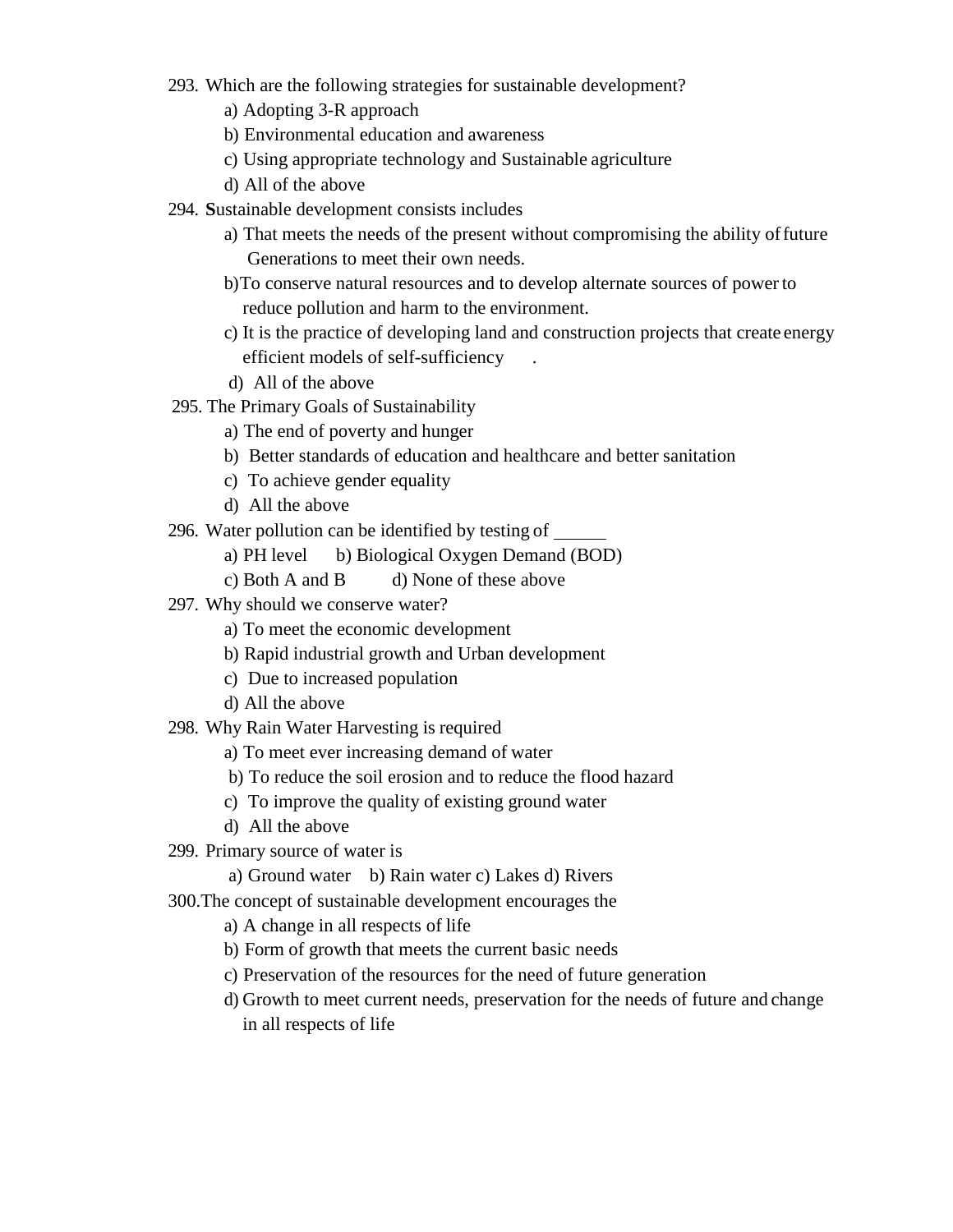- 301.Who was awarded Magsaysay Award for harvesting of rainwater in India
	- a) Dr.Suhas P wani b) Rajender singh c) Dr.Shivakumar d) Dr.Arun.P.R
- 302.Irrigation losses can be reduced through the methods
	- a) Drip irrigation
	- b) Use of covered canals and irrigation fields in early morning to avoid evaporation
	- c) Growing hybrid crop varieties which need less water
	- d) All the above
- 303.The first watershed management was adopted in year by Damodar Valley Corpaoration

a)1949 b) 1959 c) 1969 d)1979

- 304. Water shed management is very important to supply water for
	- a) Irrigation b) Domestic use, reducing floods and droughts
	- c) Hydropower generation and transportation d) All the above
- 305.Afforestion can prevents the which of the following
	- a) Runoff water and soil erosion
	- b) Reduce the soil fertility
	- c) Quarrying in the hills would minimize the effects in watersheds
	- d) All the above
- 306. Poverty can be eliminated through
	- a) Developmental projects like construction of dams, mining and formation of national parks provide benefits to the society
	- b)The restoration of basic living conditions and re-establishment of basic Community services must be carried by the government
	- c) Fulfillment of economic needs of the people must be carried by the government

d) All the above

307. National Rehabilitation Policy which must adopt a policy to the displaced peopleby giving of

a)Cash for land b) House for land c) Land for land d) All the above

308.A healthy environment depends upon a

a)Healthy economy b) Healthy Biodiversity

c) Heathy human beings d) All the above

309 .Nature is Our Teacher" said by

a)Rachel carson b) Vandana shiva c) Robert watson d) William words worth

310. G8 Summit 2007 states that

b) Promoting and protecting innovation

c) Enhancing freedom if investment though an open investment environment

d) Defining common responsibilities for development and sharing knowledge for improving energy efficiency

e) All the above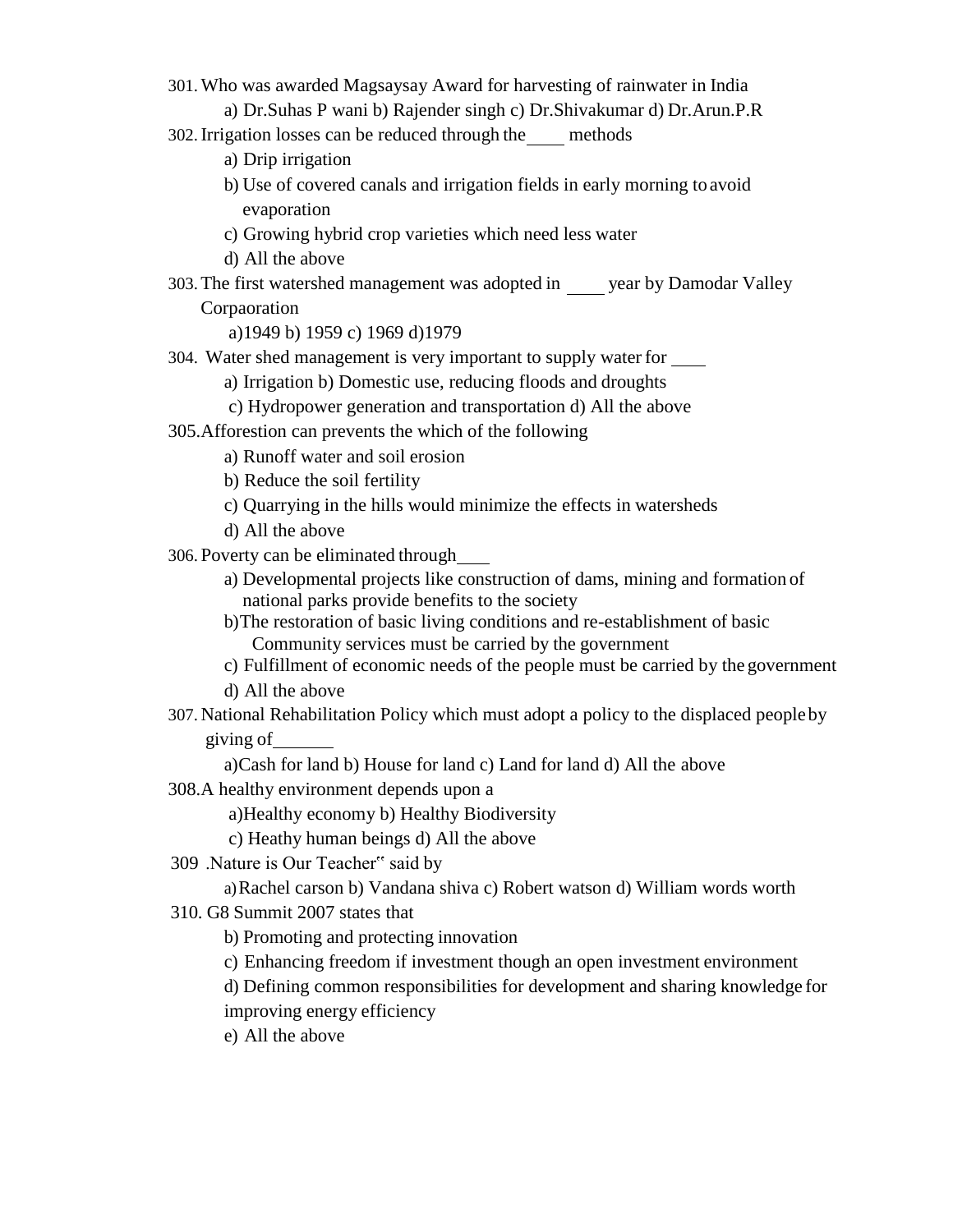| 311. Which of the following is not a greenhouse gas?                             |  |  |  |  |  |  |  |
|----------------------------------------------------------------------------------|--|--|--|--|--|--|--|
| Sulphurdioxide b) Carbon di-oxide c) Nitrogen d) d) Methane<br>a.                |  |  |  |  |  |  |  |
| 312. Which gas is responsible for Global warming                                 |  |  |  |  |  |  |  |
| a. Oxygen b) Carbon dioxide c) Carbon monoxide d) Nitrogen                       |  |  |  |  |  |  |  |
| 313. IPCC stands for                                                             |  |  |  |  |  |  |  |
| a)Information Processing Command and Control                                     |  |  |  |  |  |  |  |
| b)Interprocess Communication and Control                                         |  |  |  |  |  |  |  |
| c)Intergovernmental Panel on Climate Change                                      |  |  |  |  |  |  |  |
| d) Introgovernmental Panel on Climate Change                                     |  |  |  |  |  |  |  |
| 314. Below which of the following pH is rain regarded as "acid rain"             |  |  |  |  |  |  |  |
| b) 6 c) 7 d) 7.5<br>a) $5.6$                                                     |  |  |  |  |  |  |  |
| 315. Acid Rain is caused by emissions of the following gas                       |  |  |  |  |  |  |  |
| a) Nitrogen oxide b) Sulphurdioxide c) Carbon dioxide d) Both A and B            |  |  |  |  |  |  |  |
| 316. The PH of pure water is                                                     |  |  |  |  |  |  |  |
| a) $5.5$<br>b)6<br>c) $7$<br>d) $7.5$                                            |  |  |  |  |  |  |  |
| 317. Acid rain can be controlled by                                              |  |  |  |  |  |  |  |
| a) To reduce the emission of $SO2$ and $N2O$ from industries                     |  |  |  |  |  |  |  |
| b) To use material gas instead of fossil fuels                                   |  |  |  |  |  |  |  |
| c) To add lime in the lakes and soils to neutralize acid rain                    |  |  |  |  |  |  |  |
| d) All the above                                                                 |  |  |  |  |  |  |  |
| 318. The most dangerous gas for ozone depletion are                              |  |  |  |  |  |  |  |
| a) CFC<br>$b)$ CH <sub>4</sub><br>c) $N_2O$<br>d) All the above                  |  |  |  |  |  |  |  |
| 319. Effects of Ozone depletion results in                                       |  |  |  |  |  |  |  |
| a) Cataract and decline immunity                                                 |  |  |  |  |  |  |  |
| b) Mutation and cancer                                                           |  |  |  |  |  |  |  |
| c) Degradation of paints takes place and crop yield will decrease                |  |  |  |  |  |  |  |
| d) All the above<br>320. Wildlife Protection Act was amended in the year         |  |  |  |  |  |  |  |
| b) $1962$ c) $1991$ d) $1982$<br>a) 1952                                         |  |  |  |  |  |  |  |
| 321. The World Environmental day is celebrated on                                |  |  |  |  |  |  |  |
| a) December 1<br>b) June $5$<br>c) November 14 d) August 15                      |  |  |  |  |  |  |  |
| 322. The Forest conservation Act was enacted in the year                         |  |  |  |  |  |  |  |
| b) $1974$<br>c) $1980$<br>a) 1972<br>d) $1986$                                   |  |  |  |  |  |  |  |
| 323. The Water (Prevention and Control of Pollution) Act was enacted in the year |  |  |  |  |  |  |  |
| b) 1975<br>c) 1986<br>d) 1994<br>a) 1974                                         |  |  |  |  |  |  |  |
| 324. The Air (Prevention and Control of Pollution) Act was enacted in the year   |  |  |  |  |  |  |  |
| a) 1981<br>b) $1996$<br>d) 1974<br>c) 2000                                       |  |  |  |  |  |  |  |
| 325. Project Tiger was started in                                                |  |  |  |  |  |  |  |
| c) $1973$<br>b) $1963$<br>d) 1983<br>a) 1953                                     |  |  |  |  |  |  |  |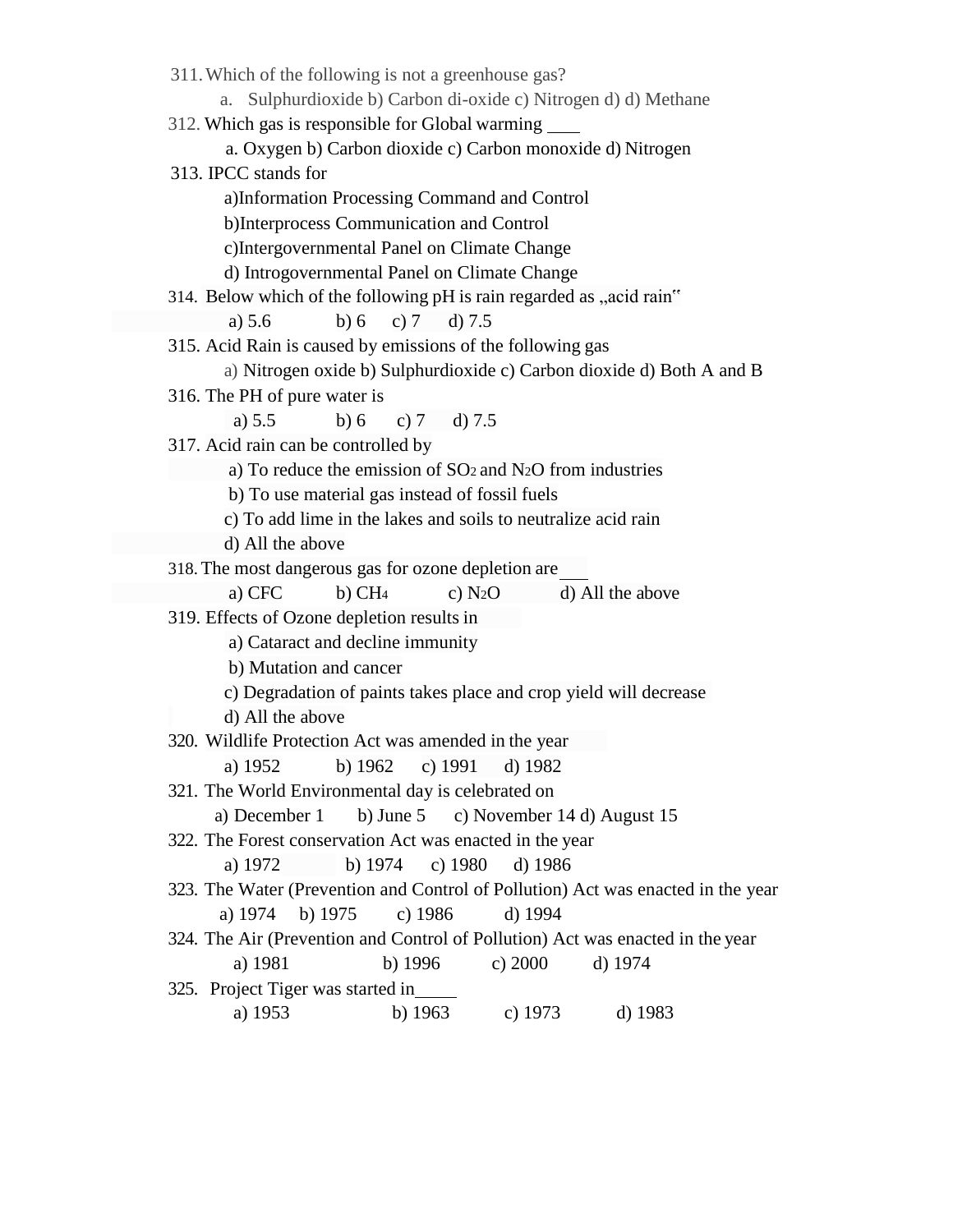326. Women and children suffer in a number of ways since they are a) Helpless b) Weaker c) Economically dependent d) All the above 327. Human population were growing rapidly in most developing countriessuch as and (a) China and Japan (b) Japan and India (c) Europe and India (d) China and India 328.In India, Family Planning Programme which was renamed as (a) Family wellness Programme (b) Family Welfare Programme (b) (c) Family Child Proramme (d) Family Welfare Progressive 329. Slogans such as "Hum do hamare do" indicated that each family should not have \_\_\_\_\_ (a) One Child (b) Three Children (b) More than one children (d) more than two children 330. The greatest challenge, the world now faces is how to supply its exploding human population with the it needs a) Salary b) Resources c) Food d) Employment 331. The first green revolution wasin (a) 1956 (b) 1960 (c) 1965 (d) 1970 332. in females is done by tying the tubes that carry the ovum to the uterus (a) Tubectomy (b) Vasectomy (c) Birth control (d) Contraception 333. in males is done by tying the tubes that carry the sperm (a) Tubectomy (b) Vasectomy (c) Birth control (d) Contraception 334."Pull Factor" means (a) People move from rural to cities to get better income (b) People move from cities rural to get clean environment (c) People move from rural to cities for availability (d) People move from cities rural due lack of space 335. One billion people in the world live in inadequate housing, mostly in slum areas, the majority of which are temporary structures a) Rural people b) Urban people c) Village people d) Town people 336. Changes in our environment induced by in nearly every sphere of life had an Influence on the pattern of our health. a)Human activities b) Animal activities c) Natural activities d) Natural disasters 337. Public health depends on sufficient amounts of good quality safe drinking and adequate a) Food, Water and Shelter (b) Water, food and shelter c) Shelter, food and water (d) Water, shelter and food 338. Unprecedented rainfall triggers epidemics of malaria and a) Air born disease (b) water borne diseases (c) Soil borne diseases (d) Sun burns 339.The depletion of Ozone in the stratosphere results in diseaseslike a) Skin cancer (b) Liver cancer (c) Colon cancer (d) Mouth cancer 340. Stagnant water, which forms breeding sites of mosquito is the most important factor in the spread of malaria a) Aedes (b) Anopheles (c) Culex (d) Sabethes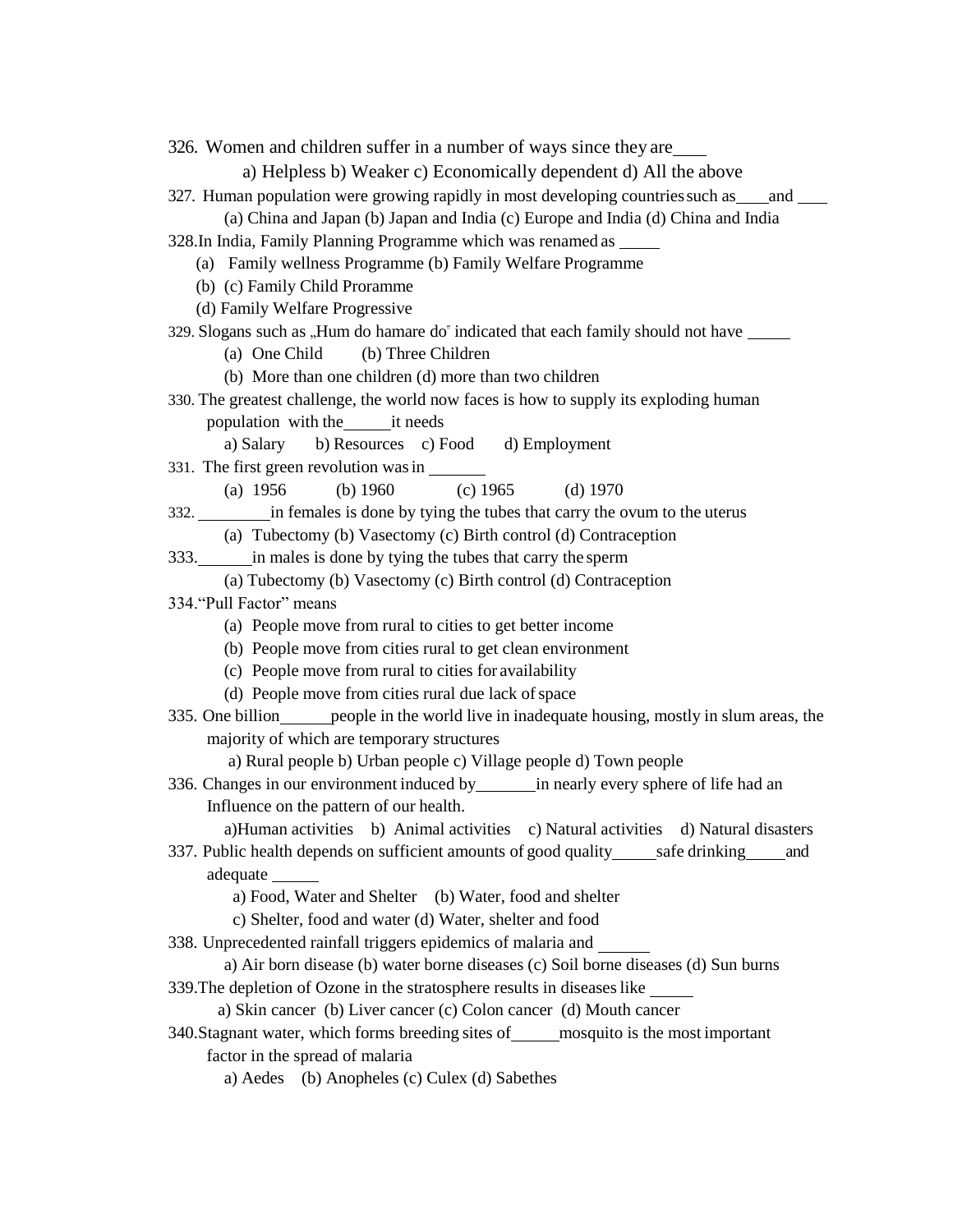- 341. SARS means
	- a) Severe Air Raised Syndrome
	- b) Severe Acute Respiratory Syndrome
	- c) Severe Acute Respiratory Symptoms
	- d) Severe Air Related Syndrome
- 342.Tuberculosis is caused by
	- *a) Mycobacterium tuberculosis*
	- *b) Cynobacterium tuberculosis*
	- *c) Cynobacterium tuberosis*
	- *d) Mycobacterium tuberosis*
- 343. Percentage of Nitrogen constitute in atmosphere is
	- a) 58 % (b) 65% (c) 70% (d) 78%
- 344. World food day is celebrated on
	- a) 10th October b) 12th October c) 14th October d) 16th October
- 345. The major component of food is
	- a) Carbohydrates b) Proteins c) Lipids d) All the above
- 346. Which oil can be used as a substitute for diesel?

a) Castor oil b) Jatropha oil c) Cotton seed oil d) Flax seed oil

- 347. Which instrument is fitted in the exhaust pipe of the vehicle to reduce the air Pollution
	- a) Mist Collector b) Biofilters c) Air Filter d) Fuel Max and Thermoreactor
- 348. Symptoms of AIDS includes
	- a) Regular fever for more than one month, Weight loss and sweating at night
	- b) Cough for more than one month and TB attack
	- c) Regular decreased count of blood platelets and hemorrhage
	- d) All the above
- 349. Importance of value based education includes
	- a) It gives a proper direction to our youth, It includes a positive attitude in youngsters
	- b) It teaches them the distinction between right and wrong
	- c) It teaches them to be peace-loving, generous, tolerant, helpful and compassionate
	- d) All the above
- 350. The first report of AIDS disease was discovered in the year
	- a) 1971 b) 1981 c) 1985 d) 1990
- 351. AIDS is a disease can be detected by
	- a) ELISA test b) Western Blot test c) Both A and B d) None of the above
- 352.The year is celebrated as Women Empowerment year
	- a) 1981 b) 1991 c) 1995 d) 2001
- 353. The place where an earthquake originates is calledthe
	- a) Focus b) Tsunami c) Epicenter d) Faultline
- 354. World AIDS day is celebrated on of every year
	- a) Dec-1 b) Dec-10 c) Dec-21 d) Dec-25
- 355. World health day is celebrated on every year
	- a) March-7 b) June-7 c) May-7 d) April-7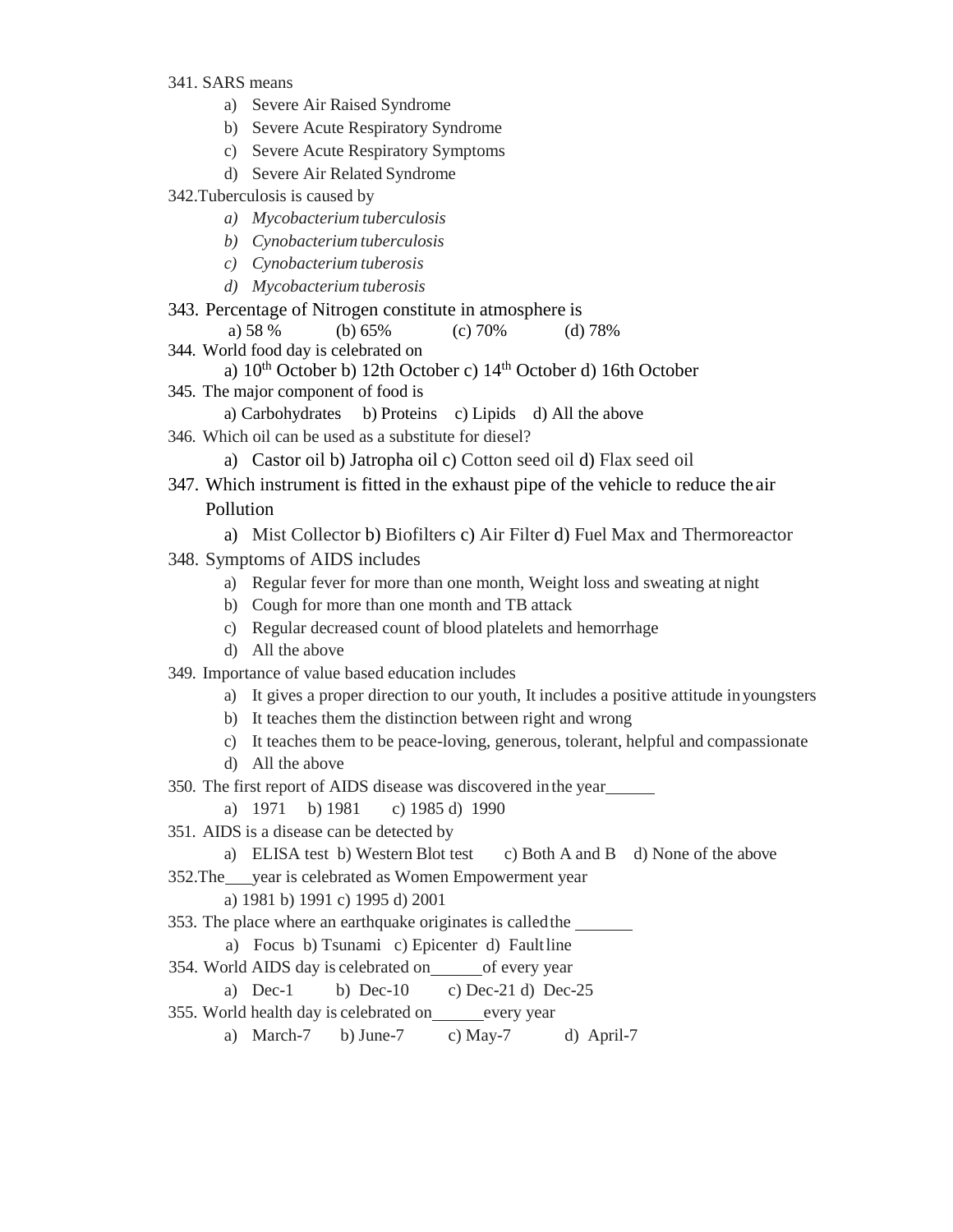|                              | 356. National Science day is celebrated on ________ every year                                 |  |  |  |  |  |  |  |  |  |  |
|------------------------------|------------------------------------------------------------------------------------------------|--|--|--|--|--|--|--|--|--|--|
|                              | a) $Jan-28$<br>b) Jan-30<br>c) Feb-28<br>d) March-28                                           |  |  |  |  |  |  |  |  |  |  |
|                              | 357. World environment days is celebrated on                                                   |  |  |  |  |  |  |  |  |  |  |
|                              | a) $5th$ June b) $10th$ June c) $15th$ June d) $20th$ June                                     |  |  |  |  |  |  |  |  |  |  |
|                              | 358. Tsunami can occur                                                                         |  |  |  |  |  |  |  |  |  |  |
|                              | a) Only in the morning b) In the evening                                                       |  |  |  |  |  |  |  |  |  |  |
|                              | c) Any time of day or night d) only in the summer and winter                                   |  |  |  |  |  |  |  |  |  |  |
|                              | 359. What does the word Tsunami Mean?                                                          |  |  |  |  |  |  |  |  |  |  |
|                              | a) Earthquake wave b) Big wave c) Harbor wave d) Tidal wave                                    |  |  |  |  |  |  |  |  |  |  |
|                              | 360. PH value of normal rain water                                                             |  |  |  |  |  |  |  |  |  |  |
|                              | a) $4.5$<br>c) 7 d) 8<br>b) $5.6$<br>361. Tsunami is                                           |  |  |  |  |  |  |  |  |  |  |
|                              | a) Volcanic eruption<br>b) Earthquake in ocean crust                                           |  |  |  |  |  |  |  |  |  |  |
|                              | c) Earthquake on land mass and None of the above                                               |  |  |  |  |  |  |  |  |  |  |
|                              | 362. How much percentage of earth's surface is covered with water?                             |  |  |  |  |  |  |  |  |  |  |
|                              | a) $60\%$<br>b) $70%$<br>c) $80%$<br>d) 90%                                                    |  |  |  |  |  |  |  |  |  |  |
|                              | 363. In India, Tsunami early warning centre is located at                                      |  |  |  |  |  |  |  |  |  |  |
|                              | a) Goa<br>b) Kochi c) Hyderabad d) Tamil Nadu                                                  |  |  |  |  |  |  |  |  |  |  |
|                              | 364. Nagarjuna Dam is across the River                                                         |  |  |  |  |  |  |  |  |  |  |
|                              | a) Narmada b) Krishna c) Periyar<br>d) Godavai                                                 |  |  |  |  |  |  |  |  |  |  |
|                              | 365. Reducing the amount of future climate change is called:                                   |  |  |  |  |  |  |  |  |  |  |
|                              | a) Adaptatio b) Geo-engineering c) Mitigation d) None of the above                             |  |  |  |  |  |  |  |  |  |  |
|                              | 366. How much percent of energy is absorbs from the Sun to Earth?                              |  |  |  |  |  |  |  |  |  |  |
|                              | a) $25\%$ b) $50\%$ c) $75\%$<br>$d)$ 100                                                      |  |  |  |  |  |  |  |  |  |  |
|                              | 367. Which of the following do you think has the least impact of climate change in<br>forests? |  |  |  |  |  |  |  |  |  |  |
|                              | a) Loss of forest based employment                                                             |  |  |  |  |  |  |  |  |  |  |
|                              | b) Change in quality and quantity of wood supply                                               |  |  |  |  |  |  |  |  |  |  |
|                              | c) Loss of biodiversity                                                                        |  |  |  |  |  |  |  |  |  |  |
|                              | d) Altered forest productivity                                                                 |  |  |  |  |  |  |  |  |  |  |
|                              | 368. How does climate change (global warming) affect human health?                             |  |  |  |  |  |  |  |  |  |  |
|                              | a) By increasing illnesses such as heat stress, cardiovascular disease and kidney              |  |  |  |  |  |  |  |  |  |  |
|                              | disease                                                                                        |  |  |  |  |  |  |  |  |  |  |
|                              | b) By increasing respiratory illnesses such as asthma and allergies                            |  |  |  |  |  |  |  |  |  |  |
|                              | c) By increasing insect borne infections such as dengue fever                                  |  |  |  |  |  |  |  |  |  |  |
|                              | d) All of the above                                                                            |  |  |  |  |  |  |  |  |  |  |
|                              | 369. Which of the following result obtain due to cutting down of trees?                        |  |  |  |  |  |  |  |  |  |  |
|                              | a) Providing more fresh oxygen                                                                 |  |  |  |  |  |  |  |  |  |  |
| b) Providing more pure water |                                                                                                |  |  |  |  |  |  |  |  |  |  |
|                              | c) Cause increase in the rain                                                                  |  |  |  |  |  |  |  |  |  |  |
|                              | d) Cause greenhouse effect                                                                     |  |  |  |  |  |  |  |  |  |  |
|                              | 370. When did greenhouse effect discovered?                                                    |  |  |  |  |  |  |  |  |  |  |
|                              | a) 1814<br>b) 1824<br>c) $1854$<br>d) 1884                                                     |  |  |  |  |  |  |  |  |  |  |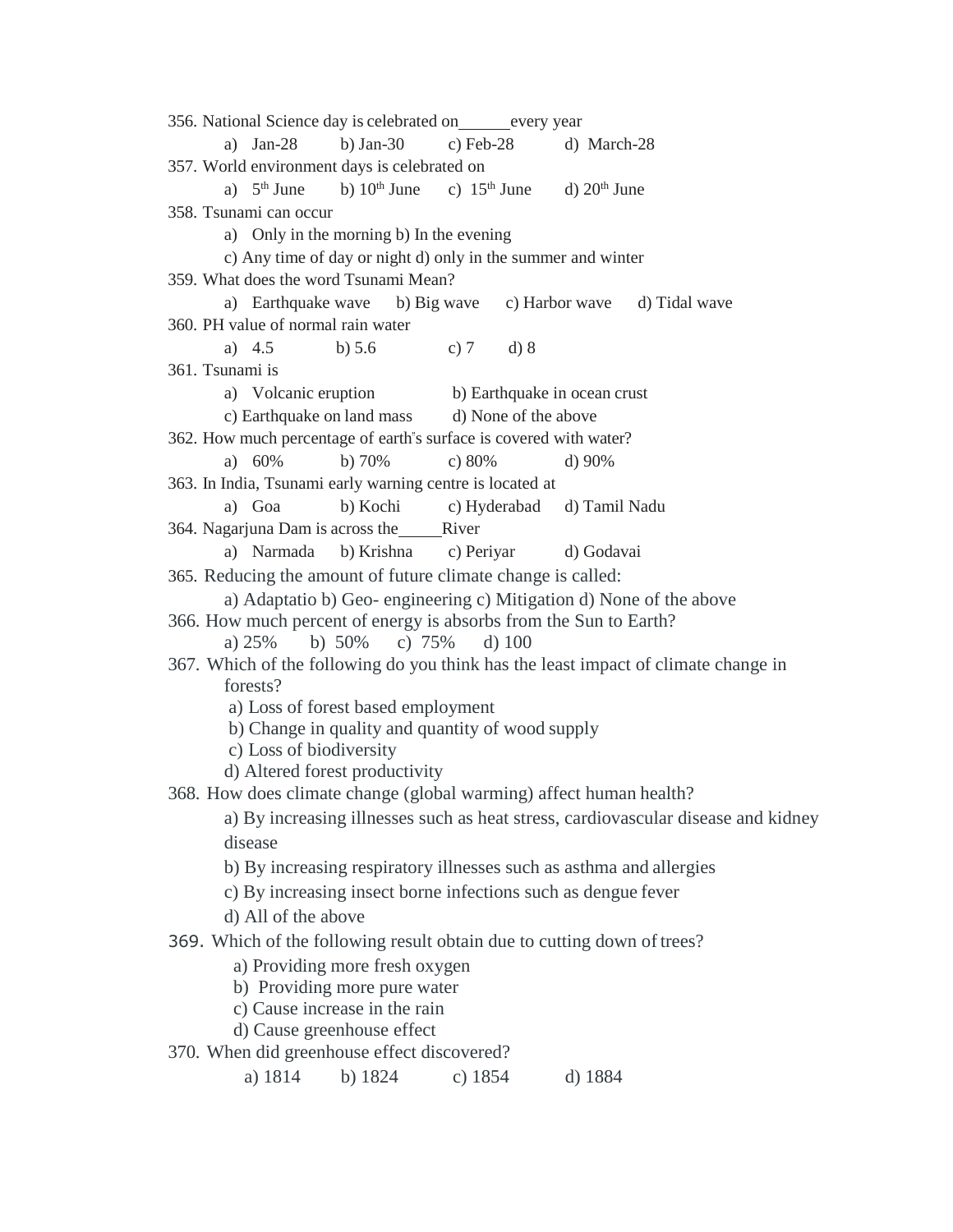| 371. Abbreviation of AIDS                                                   |  |  |              |  |  |  |  |  |  |
|-----------------------------------------------------------------------------|--|--|--------------|--|--|--|--|--|--|
| a) Acquired Immuno Deficiency Syndrome                                      |  |  |              |  |  |  |  |  |  |
| b) Acquired Immunity Deficiency Syndrome                                    |  |  |              |  |  |  |  |  |  |
| c) Acquired Immunosorbent Deficiency Syndrome                               |  |  |              |  |  |  |  |  |  |
| 372. Women are given______% of reservation in Panchayat Raj                 |  |  |              |  |  |  |  |  |  |
| institutions a) $30\%$ b) $33\%$                                            |  |  | c) $35\%$ d) |  |  |  |  |  |  |
| 38%                                                                         |  |  |              |  |  |  |  |  |  |
| 373. day is celebrated as international day for the elimination of violence |  |  |              |  |  |  |  |  |  |
| against Women                                                               |  |  |              |  |  |  |  |  |  |
| a) $20^{th}$ Nov b) $25^{th}$ Nov c) $27^{th}$ Nov d) $30^{th}$ Nov         |  |  |              |  |  |  |  |  |  |
| 374. What is full form of CFC                                               |  |  |              |  |  |  |  |  |  |
| a) Chloroflurocarbon b) Chlorineflurocarbon                                 |  |  |              |  |  |  |  |  |  |
| c) Chlorofluridcarbon d) Chromateflurocarbon                                |  |  |              |  |  |  |  |  |  |
| 375. Father of green revolution in India                                    |  |  |              |  |  |  |  |  |  |
| a) M.S.Swaminathan b) Harikrishna jain c) Vandana shiva d) Dr.B.P.Pal       |  |  |              |  |  |  |  |  |  |
| 376. is a renewable and indispensable natural resource                      |  |  |              |  |  |  |  |  |  |
| a) Food (b) Forest (c) Land (d) Water                                       |  |  |              |  |  |  |  |  |  |

**SHORT QUESTIONS**

\*\*\*\*\*\*\*\*

- 1. Describe the scope of environmental studies
- 2. How will you create awareness among people natural resources
- 3. Discuss the need for public awareness about environment
- 4. Explain renewable energy resources and state their importance
- 5. What are renewable and non-renewable resources? Explain with suitable examples.
- 6. Write a short note on forest resources
- 7. What is deforestation? Analyse its cause and consequences.
- 8. Explain about forest resources
- 9. Write a short notes on food resources
- 10. Differentiate between Biotic and Abiotic factors
- 11. Discuss the food problems in India and how to find out its solutions
- 12. How does soil erosion occur? State your remedy for the same
- 13. Explain the role of an individual in the conservation of Natural resources
- 14. Differentiate between Ecology and Ecosystem
- 15. Define ecosystem. Explain the concept of ecosystem
- 16. Write the characteristic feature and functions of the desert Ecosystem
- 17. Describe the trophic structure, food chain and food web in an ecosystem.
- 18. Write a short note on ecological pyramid
- 19. Explain the values of biodiversity
- 20. Write about the factors which are involved in threatening of Biodiversity
- 21. Write a short notes on Ozone layer
- 22. How does energy flow occur in an ecosystem? Explain it with a example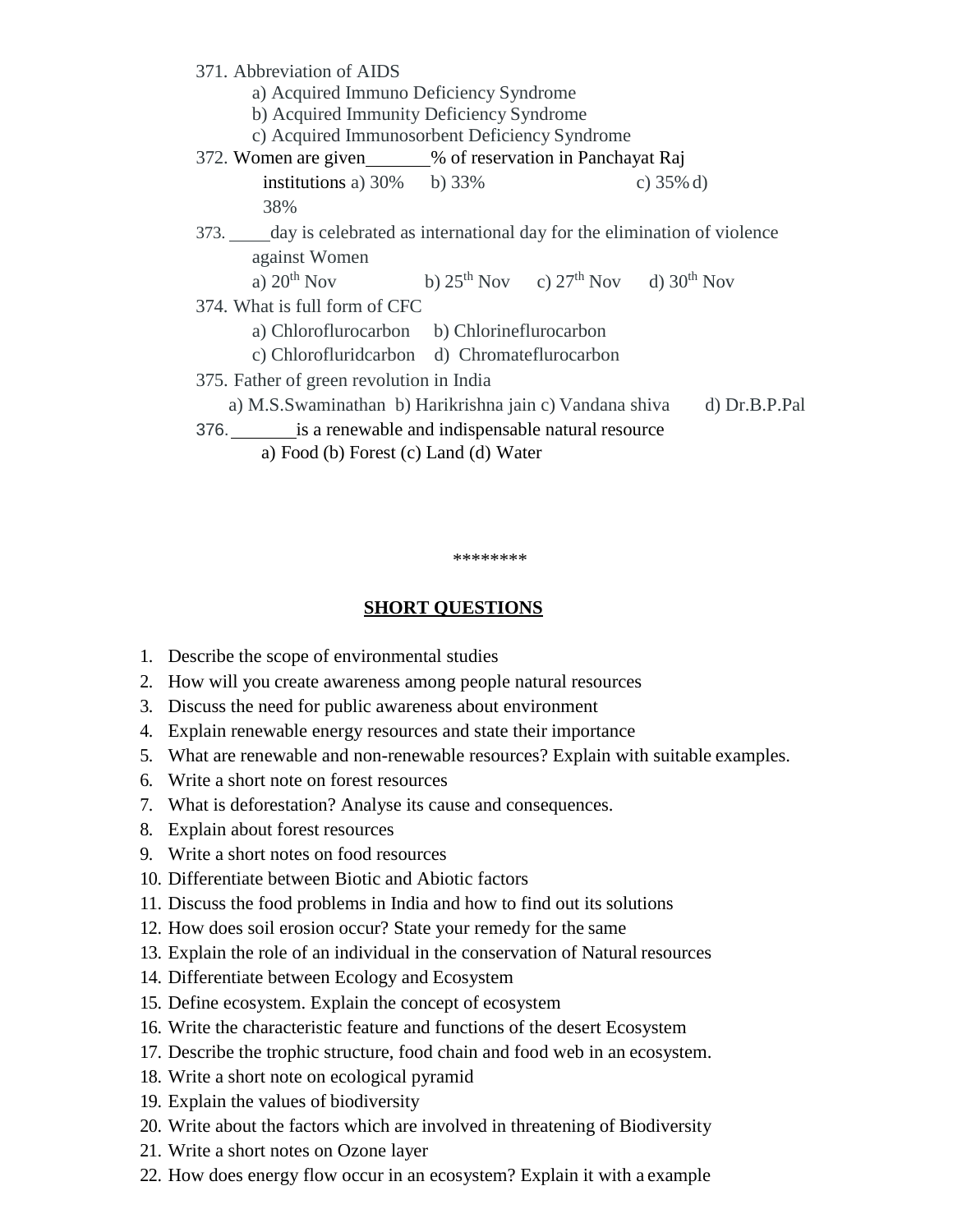- 23. What is food chain? State its importance.
- 24. Differentiate between genetic and species diversity
- 25. Explain the various types of pollutants.
- 26. How will you control the mosquito menace
- 27. Explain how to control environmental noise pollution
- 28. Write a short notes on nuclear hazards
- 29. Write an short notes on Nitrogen cycle
- 30. Describe about human rights
- 31. Give an account of disaster management
- 32. Write a short notes on Rain Water Harvesting
- 33. Enlist any five wild life regulation acts of India
- 34. Write a short notes on Floods
- 35. Discuss the role of NGO"s to protect the environment
- 36. Write a short notes on multidisciplinary nature of environmental studies
- 37. Describe the various factors of environment
- 38. Explain the uses of forests
- 39. Write a short notes on mineral resources
- 40. Write the changes caused by Agriculture and overgrazing on food resources
- 41. Briefly explain the methods of Biogas production with a suitable diagram
- 42. Design the Charles Elton ecological pyramid with an any ecosystem
- 43. Write a short notes on the following
	- a) Ecological Succession
	- b) Ecological Regulation
- 44. Discuss the effects of air pollution on Human health and vegetation
- 45. State the role of individual in prevention of pollution
- 46. Apply the strategies for sustainable development
- 47. Outline the modern techniques of rain water harvesting
- 48. Compare the Resettlement and Rehabilitation Issues
- 49. Apply the guidelines for Environmental Ethics
- 50. Write a short notes on Green House Gases
- 51. What are the major effects of global warming?
- 52. Explain a nuclear accident with a case study
- 53. Explain the different methods to propagate environmental awareness
- 54. Describe the role of NGO"s on environmental protection andconservation
- 55. Differentiate between, population explosion" and "population  $clock$ "
- 56. Articulate the Bhopal Tragedy
- 57. Describe the effects of Radiation on environment
- 58. Write a short notes on effects of pesticides on animals and man
- 59. Apply the methods to treat sewage and waste water
- 60. Describe the classification of wastes
- 61. Describe about Intergovernmental Panel on Climate Change(IPCC)
- 62. Describe the role of Nanotechnology on saving Ozone layer
- 63. Differentiate between Nuclear Accidents and Nuclear Bombs with a case study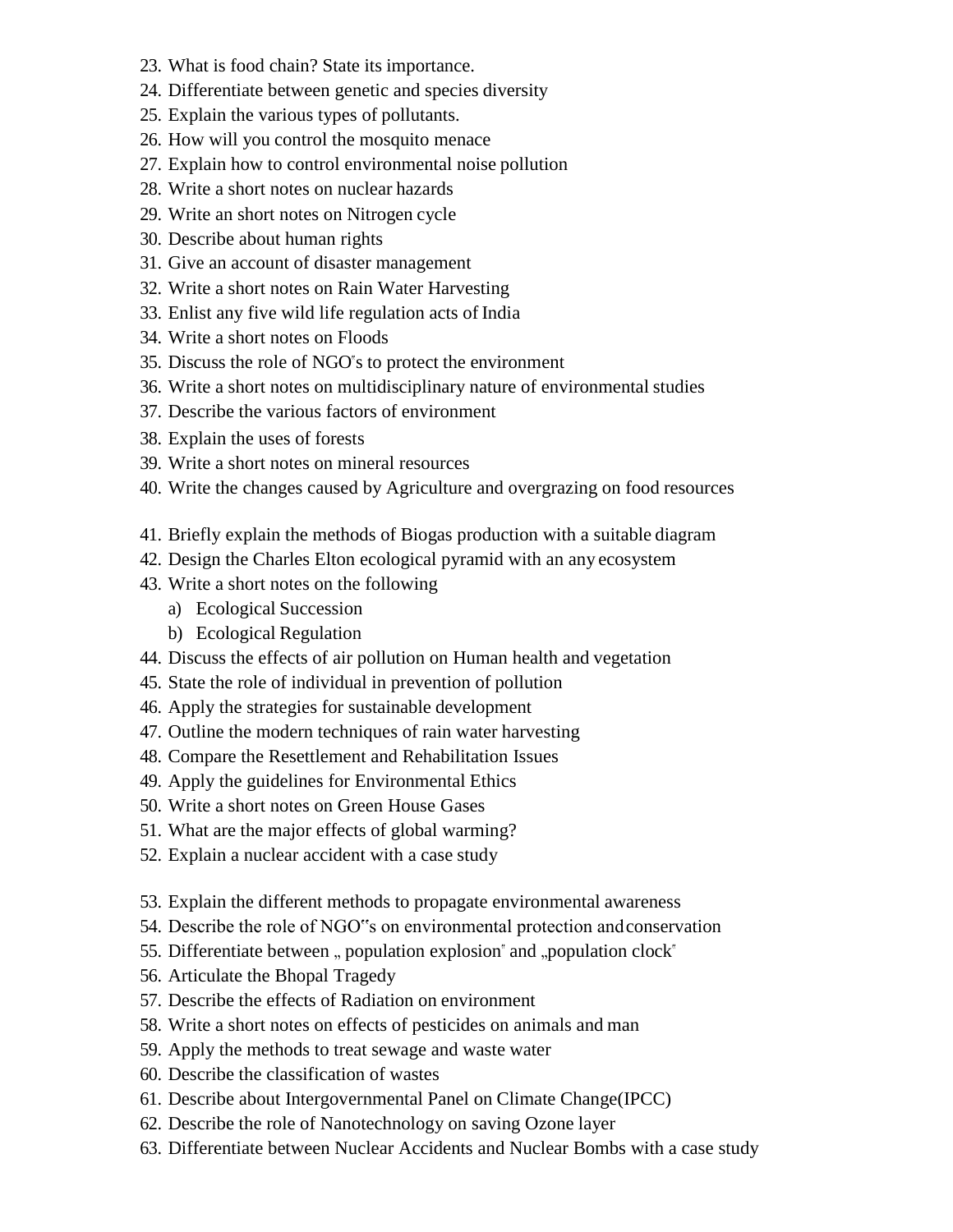- 64. Criticize the drawback of Pollution related Acts
- 65. Describe the growth of population in the world
- 66. Mention some important bio-reserve, national park and sanctuaries of our country
- 67. Write short notes on Endangered species of India
- 68. Briefly explain the hot spot regions
- 69. What are the different threats faced by our bio-diversity resource?
- 70. Differentiate between pollution and pollutant
- 71. Mention few reasons for air pollution
- 72. How you can prevent water pollution
- 73. How our health is affected by water pollution
- 74. Waste is wealth-How?
- 75. How individual can play for pollution control programme
- 76. Write a short notes on Human rights
- 77. Explain various reasons for population explosion and the population growth can be controlled?
- 78. Write short notes on Women and child welfare
- 79. Write a short notes on Value education
- 80. Write a short account on noise pollution and preventive measure.

## **Long Questions (Ten marks):**

- 1. Why public awareness is needed for environmental protection
- 2. Discuss the issues involved in enforcement of environmental legislations.
- 3. What is eutrophication? Explain its causes and consequences in detail
- 4. Explain briefly about global warming. Add a note on its control measures.
- 5. What do you mean by deforestation? What are the problems caused by deforestation and how to control it
- 6. Write an essay on grassland ecosystem
- 7. Explain the various components of ecosystem
- 8. With neat diagram explain the characteristic features and function of the following ecosystem
	- i) Forest ecosystem
	- ii) Grass land ecosystem
	- iii) Aquatic ecosystem
- 9. Briefly describe the structure and functions of pond as an ecosystem
- 10. Critically examine the causes, effects and control measures of water pollution?
- 11. What is sustainable development? Briefly describe the concept and important pillars of sustainable developments.
- 12. What is biodiversity? What are methods will you use to conserve the biodiversity.
- 13. List out various biosphere reserves in India. Explain its functions on biodiversity
- 14. Analyse in detail on climate change and its implications
- 15. Discuss the various legal provisions of environmental protection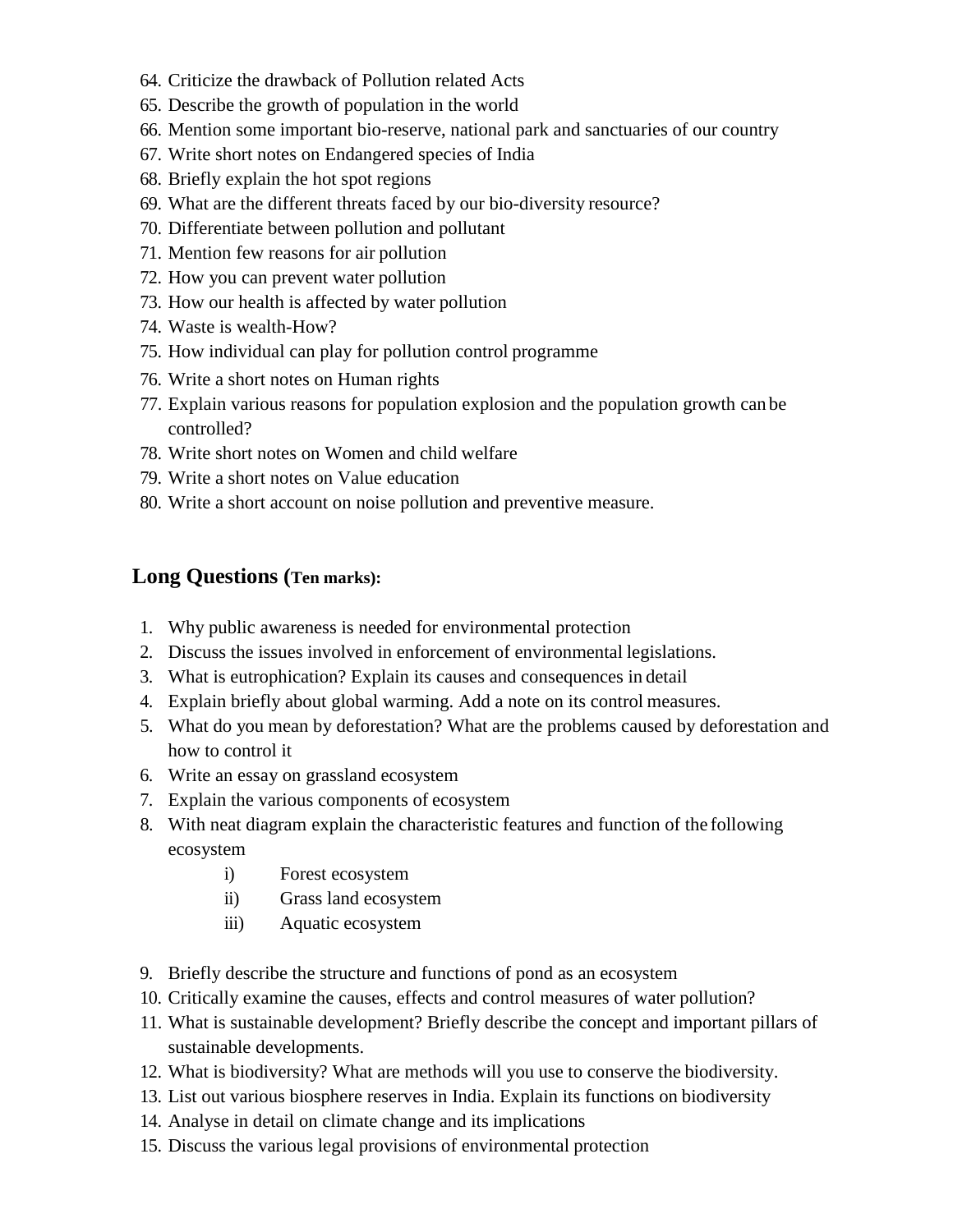- 16. Write an essay on HIV/AIDS, its prevention, control measures and awareness
- 17. Examine the role of information technology in environment and health
- 18. India is one of the mega-biodiversity nations. Why and explain briefly.
- 19. What do you mean by hot spots of biodiversity? Write about the salient features of hot spots in India
- 20. Write an essay on solid waste management
- 21. What is climate change? What are the reasons for climate change and global warming?
- 22. India is mega biodiversity nation" Justify this statement
- 23. Explain the causes, effects and control measures of air pollution
- 24. Write about the role of information technology in environment and human health.
- 25. Discuss the importance of family welfare programme
- 26. What air pollution? List out various sources and remedial measures of air pollution
- 27. Explain the following:
	- a) Acid rain
	- b) Wild life protection act
- 28. Write an essay on renewable resources
- 29. Write an essay on non-renewable sources
- 30. Discuss the different methods of conservation of water
- 31. List out the various factors which are involved in loss of Biodiversity
- 32. Explain the following conservative methods:
	- a) In-situ conservation
	- b) Ex-situ conservation
- 33. Explain the following:
	- a) Cyclones
	- b) B) Floods
	- c) Earth quakes
	- d) Tsunami
- 34. What are the measures will you follow to check the global warming?
- 35. How is ozone depletion formed? State the effect and control measures of ozone depletion
- 36. Describe the salient features of the following environmental legislation
	- a) Wildlife (Protection) Act
	- b) Forest (Conservation) Act
	- c) Environment (Protection) Act
	- d) Water(Prevention and Control of Pollution) Act
	- e) Air (Prevention and Control of Pollution) Act
- 37. What is family planning? State the different methods of family planning
- 38. Describe the effects of environment on the health of human beings
- 39. Give an account of Women welfare in India
- 40. Describe the child welfare in India
- 41. Describe the classification of wastes. Explain the effect and disposal of solid wastes
- 42. Elaborate the functions of ecosystem
- 43. Explain overgrazing and its effect on environmental degradation
- 44. Discuss the merits and demerits of solar energy and wind energy
- 45. Explain the environmental impact of mining. Write the remedial measures to protectthe environment against mining operations
- 46. Discuss the food problems of the world and find out its solutions